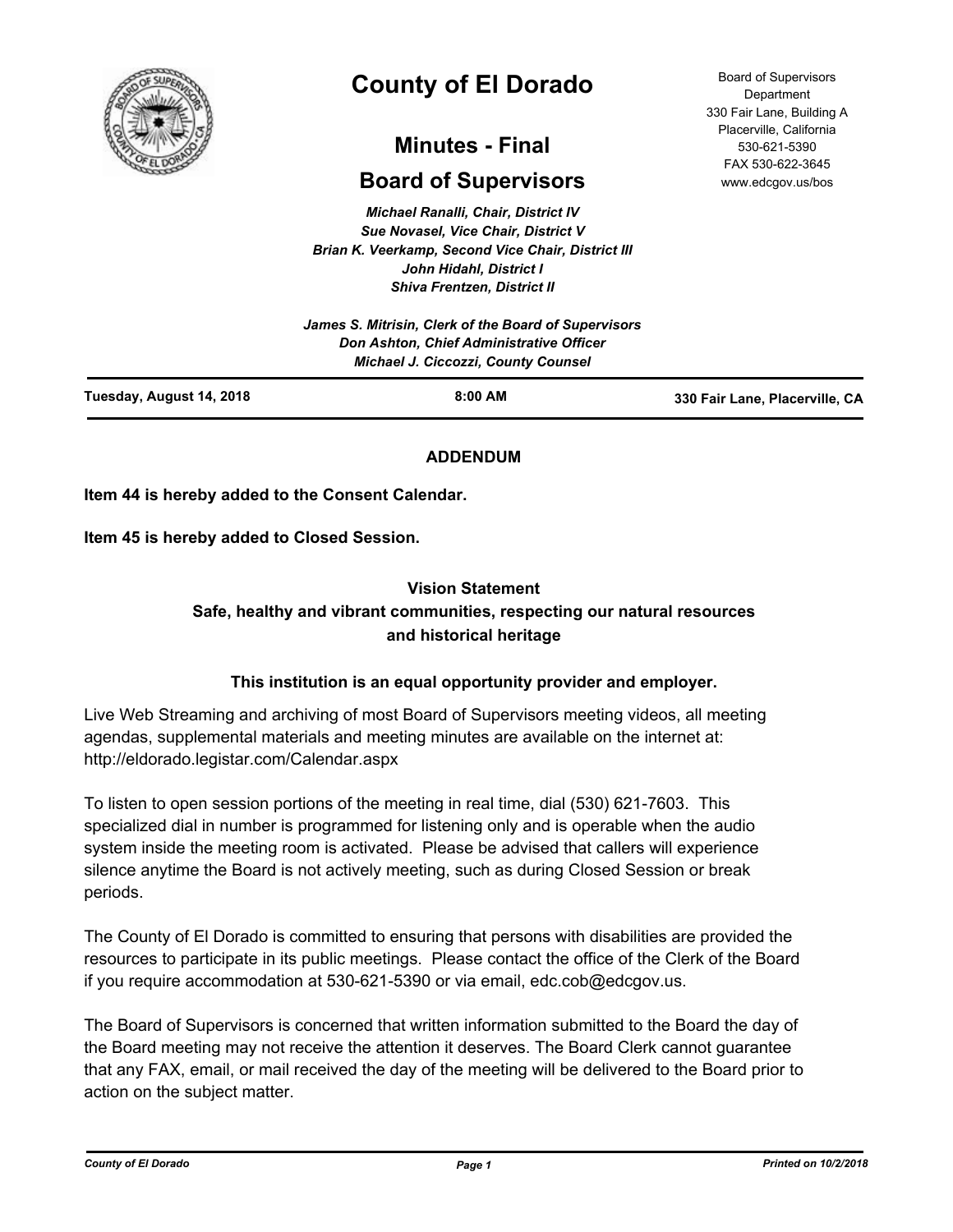The Board meets simultaneously as the Board of Supervisors and the Board of Directors of the Air Quality Management District, In-Home Supportive Services, Public Housing Authority, Redevelopment Agency and other Special Districts.

For Purposes of the Brown Act § 54954.2 (a), the numbered items on this Agenda give a brief description of each item of business to be transacted or discussed. Recommendations of the staff, as shown, do not prevent the Board from taking other action.

Materials related to an item on this Agenda submitted to the Board of Supervisors after distribution of the agenda packet are available for inspection during normal business hours in the public viewing packet located in Building A, 330 Fair Lane, Placerville or in the Board Clerk's Office located at the same address. Such documents are also available on the Board of Supervisors' Meeting Agenda webpage subject to staff's ability to post the documents before the meeting.

### **PROTOCOLS FOR PUBLIC COMMENT**

Public comment will be received at designated periods as called by the Board Chair.

Public comment on items scheduled for Closed Session will be received before the Board recesses to Closed Session.

Except with the consent of the Board, individuals shall be allowed to speak to an item only once.

On December 5, 2017 the Board adopted the following protocol relative to public comment periods:

Time for public input will be provided at every Board of Supervisors meeting. Individuals will have three minutes to address the Board. Individuals authorized by organizations will have three minutes to present organizational positions and perspectives and may request additional time, up to five minutes. At the discretion of the Board, time to speak by any individual may be extended.

A total of 20 minutes will be allocated for public comment during Open Forum and for each agenda item to be discussed. Public comment on certain agenda items designated and approved by the Board may be treated differently with specific time limits per speaker or a limit on the total amount of time designated for public comment. It is the intent of the Board that quasi-judicial matters have additional flexibility depending upon the nature of the issue.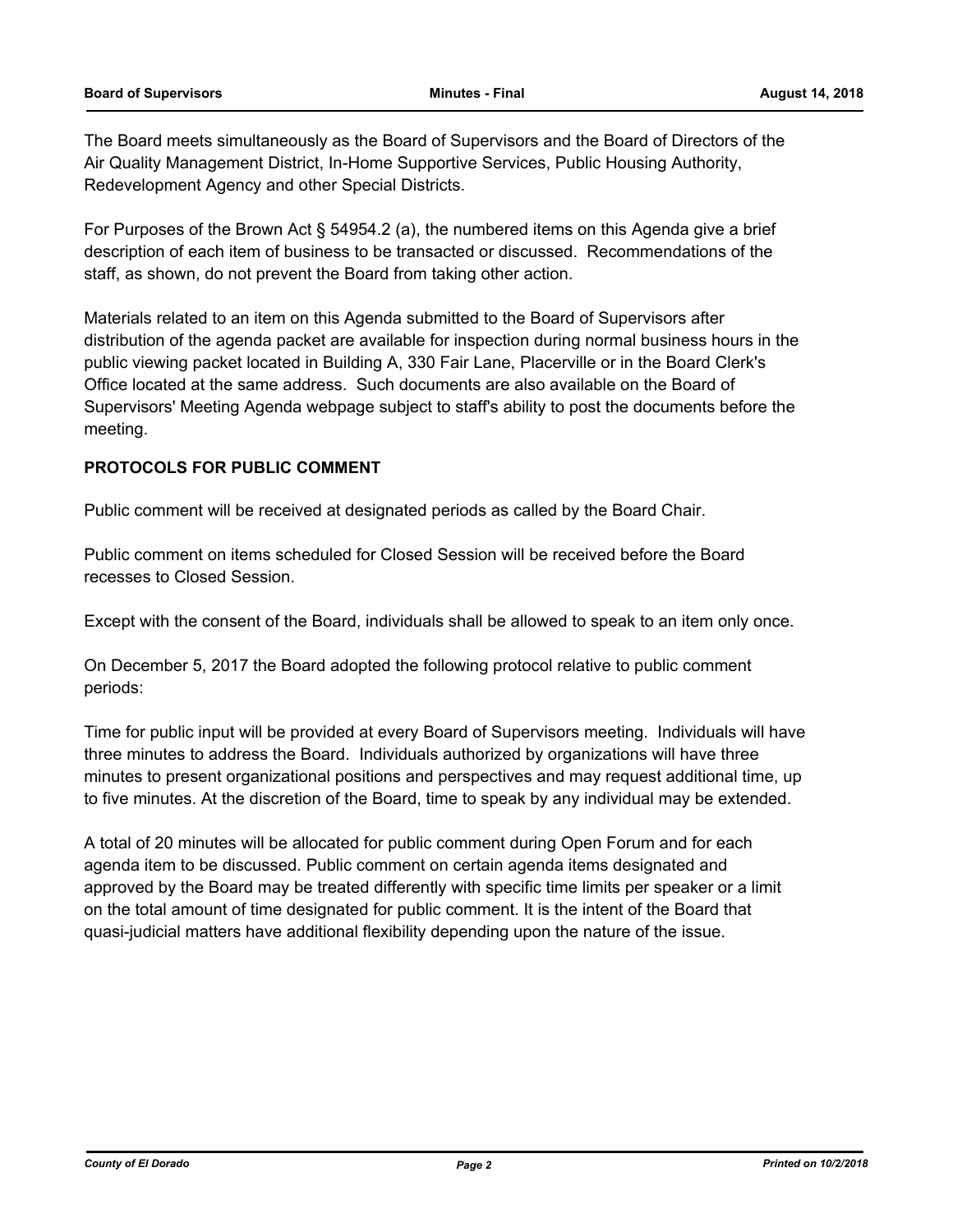Individual Board members may ask clarifying questions but will not engage in substantive dialogue with persons providing input to the Board.

If a person providing input to the Board creates a disruption by refusing to follow Board guidelines, the Chair of the Board may take the following actions.

Step 1. Request the person adhere to Board guidelines. If the person refuses, the Chair may ask the Clerk to turn off the speaker's microphone.

Step 2. If the disruption continues, the Chair may order a recess of the Board meeting.

Step 3. If the disruption continues, the Chair may order the removal of the person from the Board meeting.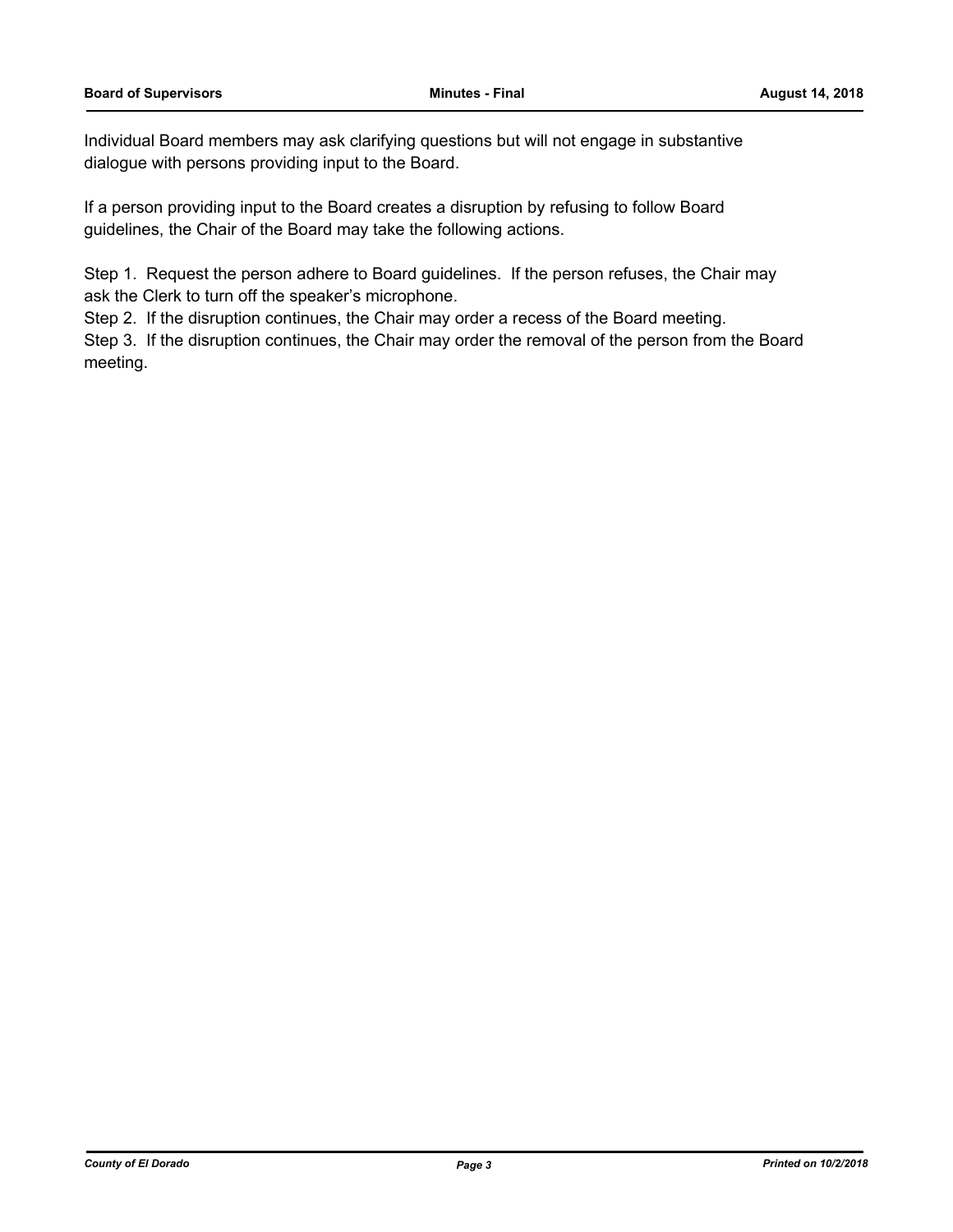### **8:03 A.M. - CALLED TO ORDER AND RECESSED TO CLOSED SESSION**

Present: 5 - Supervisor Veerkamp, Supervisor Frentzen, Supervisor Ranalli, Supervisor Novasel and Supervisor Hidahl

### **9:04 A.M. - RECONVENED TO OPEN SESSION AND CLOSED SESSION REPORTS**

Present: 5 - Supervisor Veerkamp, Supervisor Frentzen, Supervisor Ranalli, Supervisor Novasel and Supervisor Hidahl

# **INVOCATION AND PLEDGE OF ALLEGIANCE TO THE FLAG**

**Father Sean Cox of the Faith Episcopal Church gave the Invocation. Supervisor Novasel led the Pledge and Allegiance to the Flag.**

# **ADOPTION OF THE AGENDA AND APPROVAL OF CONSENT CALENDAR**

**A motion was made by Supervisor Frentzen, seconded by Supervisor Veerkamp to Adopt the Agenda and Approve the Consent Calendar with the following changes: Pull items 3 and 8 for discussion. Continue items 24, 25 and 31 off Calendar.**

**Yes:** 5 - Veerkamp, Frentzen, Ranalli, Novasel and Hidahl

The Board may make any necessary additions, deletions or corrections to the agenda including moving items to or from the Consent Calendar and adopt the agenda and the Consent Calendar with one single vote. A Board member may request an item be removed from the Consent Calendar for discussion and separate Board action. At the appropriate time as called by the Board Chair, members of the public may make a comment on matters on the Consent Calendar prior to Board action.

### **OPEN FORUM**

*Public Comment: M. Lane, J. Copeland, L. Blasick, J. Jewel, A. Ambers, D. Donahue, M. Woods, D. Camp, M. Roses, L. Simons, A. Palmer, B. Miser, J. Razorbeck, C. Kirksling, N. Lew, A. Gerry, M.Kane, L. Scott, W. Reed, J. Millard, L. Brent-Bumb*

[18-1294](http://eldorado.legistar.com/gateway.aspx?m=l&id=/matter.aspx?key=24645) OPEN FORUM (See Attachment)

Open Forum is an opportunity for members of the public to address the Board of Supervisors on subject matter that is not on their meeting agenda and within their jurisdiction. Public comments during Open Forum are limited to three minutes per person. Individuals authorized by organizations will have three minutes to present organizational positions and perspectives and may request additional time, up to five minutes. The total amount of time reserved for Open Forum is 20 Minutes.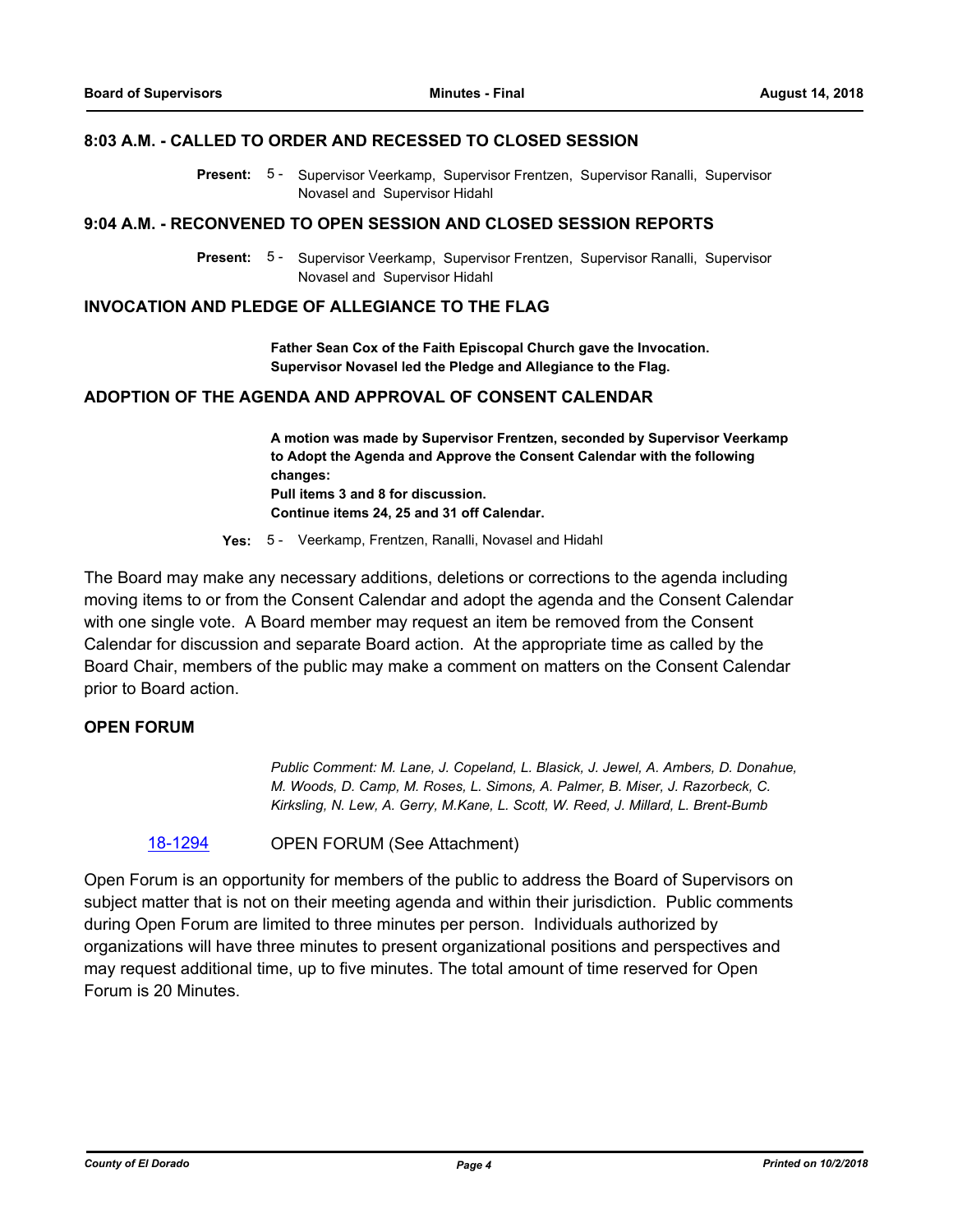# **CONSENT CALENDAR**

**1.** [18-1178](http://eldorado.legistar.com/gateway.aspx?m=l&id=/matter.aspx?key=24528) Clerk of the Board recommending the Board approve the Minutes from the regular meeting of the Board on July 24, 2018.

**This matter was Approved on the Consent Calendar.**

### **GENERAL GOVERNMENT - CONSENT ITEMS**

**2.** [18-1188](http://eldorado.legistar.com/gateway.aspx?m=l&id=/matter.aspx?key=24538) Chief Administrative Office recommending the Board approve and authorize the Chair to sign the attached fiscal year 2017-2018 budget transfer form to recognize revenues from the USDA Public Safety Facility loan and establish related appropriations, in the amount of \$950,000, in the Public Safety Facility Loan Account / Special Revenue Fund. (4/5 vote required)

**FUNDING:** USDA Public Safety Facility Loan.

**This matter was Approved on the Consent Calendar.**

**3.** [18-1152](http://eldorado.legistar.com/gateway.aspx?m=l&id=/matter.aspx?key=24502) Chief Administrative Office (CAO), Procurement and Contracts, on behalf of Community Development Services, Transportation Department, Environmental Management Department, and CAO Facilities Division recommending the Board approve the following:

> 1) Authorize the Purchasing Agent to increase contract 3208 by a total of \$200,000, for the purchase of Herbicide, to the low qualified bidders Crop Production Services, Inc. of Greeley, CO. for a total not to exceed of \$299,000, and

> 2) Authorize the Purchasing Agent to increase the blanket purchase order on an "as needed" basis during the awarded period as long as funding is available within the requesting department's budget.

**FUNDING**: Non-General Fund - Road Fund Discretionary.

**A motion was made by Supervisor Veerkamp, seconded by Supervisor Hidahl to Approve this matter.**

- **Yes:** 5 Veerkamp, Frentzen, Ranalli, Novasel and Hidahl
- **4.** [18-1161](http://eldorado.legistar.com/gateway.aspx?m=l&id=/matter.aspx?key=24511) Chief Administrative Office, Procurement and Contracts Division, presenting a list of County surplus property and recommending the Board so declare and authorize disposal of same in accordance with the procedures outlined in the County's Purchasing Ordinance, Chapter 3.12 and Section 3.12.220 thereof.

**FUNDING:** Various.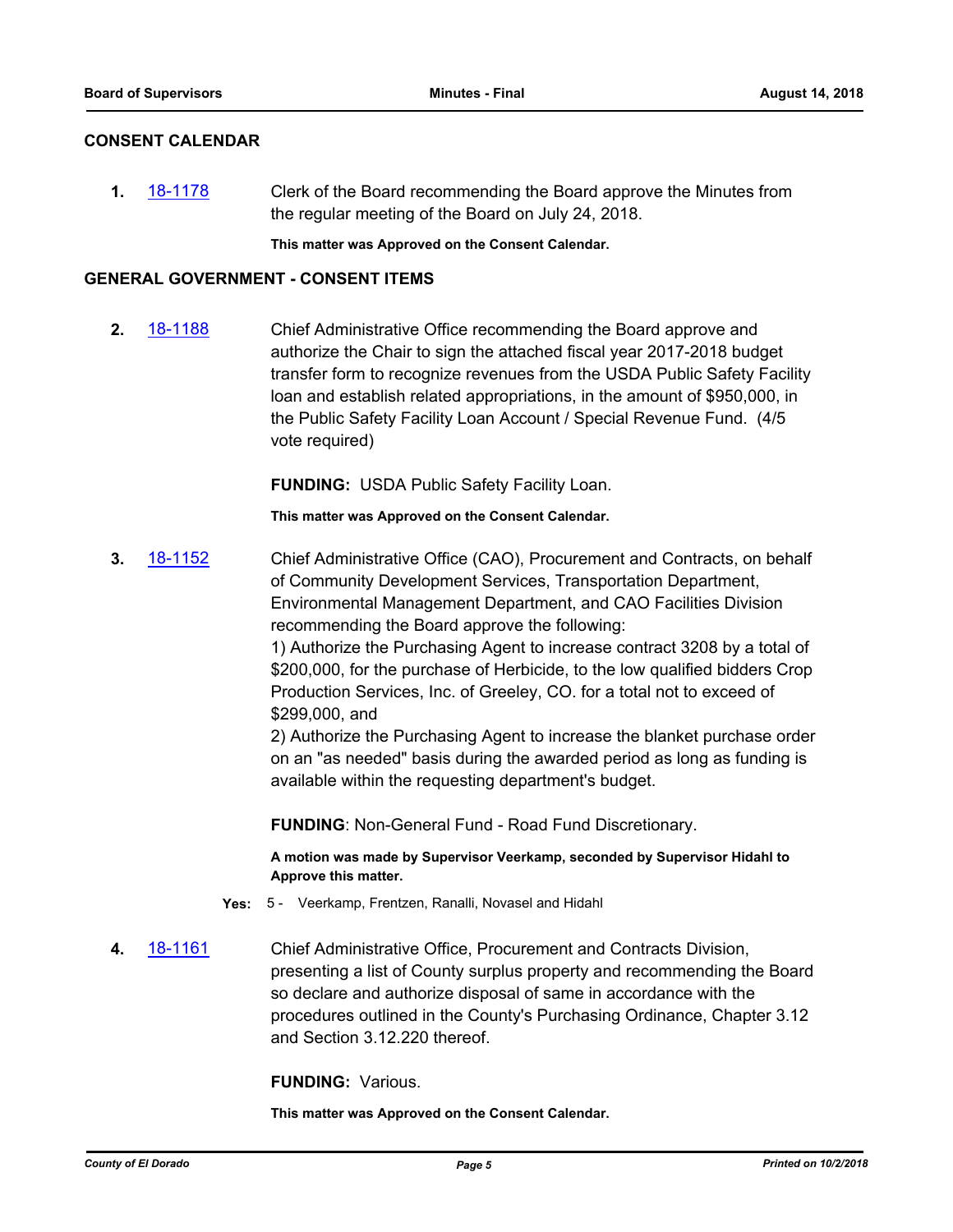**5.** [18-1162](http://eldorado.legistar.com/gateway.aspx?m=l&id=/matter.aspx?key=24512) Chief Administrative Office, Procurement and Contracts Division, recommending the Board declare a service weapon as surplus and approve the sale of the weapon to retired Deputy Probation Officer Brian Kalisz.

> **FUNDING:** The Probation Department Armory will receive the funds paid by the retired employee.

**This matter was Approved on the Consent Calendar.**

**6.** [18-1171](http://eldorado.legistar.com/gateway.aspx?m=l&id=/matter.aspx?key=24521) Clerk of the Board, based upon the recommendation of the Behavioral Health Commission, recommending the Board make the following appointment to the Behavioral Health Commission: Appoint Kathryn Hamilton, Council Commission Member (Vacant), Term Expiration 01/01/2021.

### **This matter was Approved on the Consent Calendar.**

**7.** [18-1163](http://eldorado.legistar.com/gateway.aspx?m=l&id=/matter.aspx?key=24513) Human Resources recommending the Board consider the following: 1) Make findings that it is more feasible and economical to engage an outside contractor for the provision of specialized personnel services in accordance with Ordinance 3.13.040; 2) Approve and authorize the Chair to sign Agreement 3198 with Municipal Resource Group, LLC to provide professional employee investigations and mediation, for the period of August 17, 2018, through August 16, 2021, for a total not to exceed amount of \$210,000; and 3) Authorize the Purchasing Agent to execute Amendments which do not

**FUNDING:** General Fund and non-General Fund.

increase the maximum obligation or term of the Agreement.

**This matter was Approved on the Consent Calendar.**

**8.** [18-1230](http://eldorado.legistar.com/gateway.aspx?m=l&id=/matter.aspx?key=24581) Recorder-Clerk recommending the Board adopt and authorize the Chair to sign Resolution **168-2018** to increase the Recorder-Clerk personnel allocation by 1.0 full time equivalent Assistant County Recorder position to provide an overlap position for training purposes, until the planned retirement of the incumbent in October 2018. The additional Assistant County Recorder position will be deleted effective with the retirement of the current incumbent.

**FUNDING:** General Fund.

**A motion was made by Supervisor Hidahl, seconded with Supervisor Veerkamp to Adopt Resolution 168-2018.**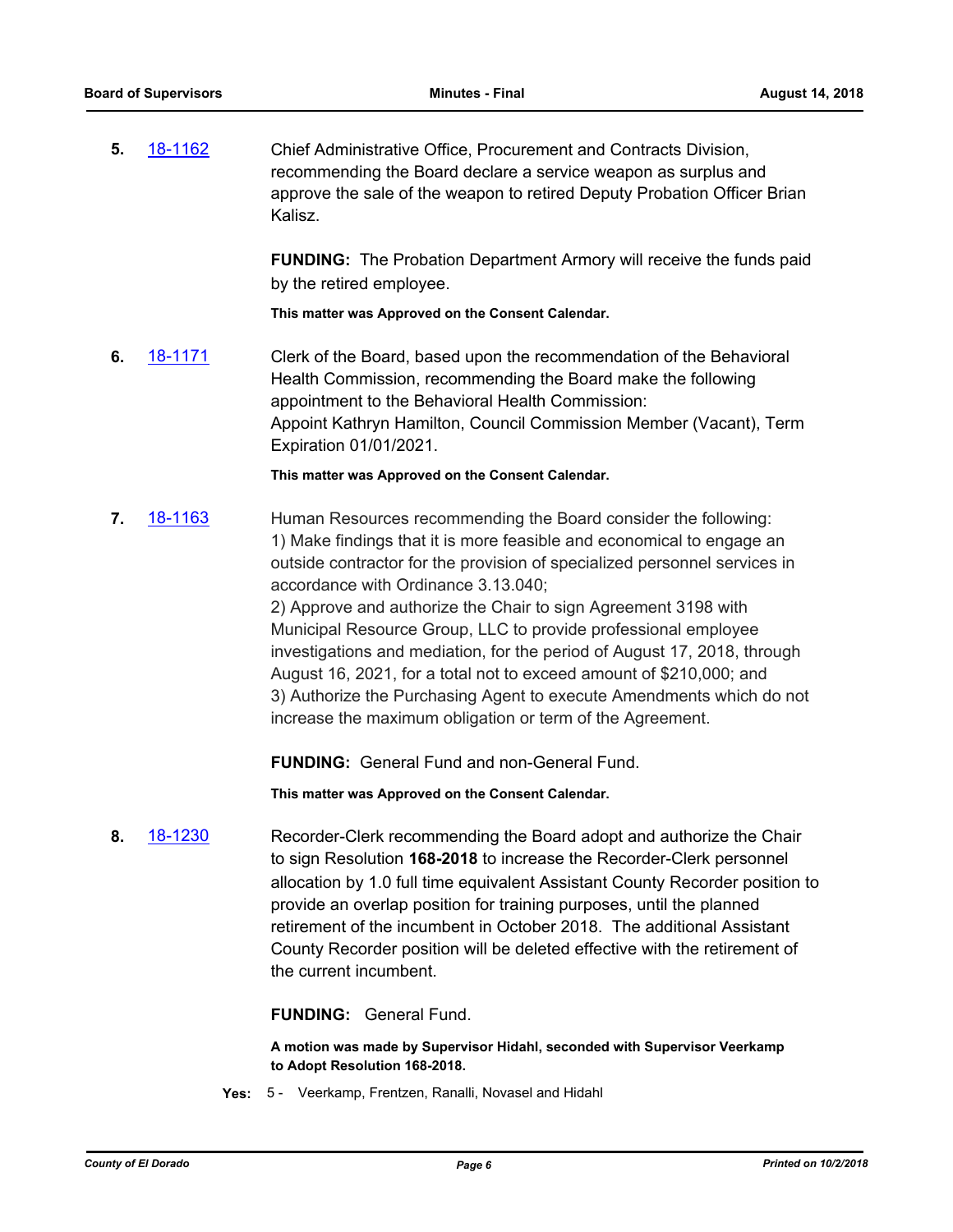**9.** [18-1059](http://eldorado.legistar.com/gateway.aspx?m=l&id=/matter.aspx?key=24409) Treasurer-Tax Collector recommending the Board adopt and authorize the Chair to sign Resolution **167-2018** granting approval to sell tax defaulted properties at public auction noting said sale to be conducted on Friday, November 2, 2018.

**FUNDING:** General Fund.

**Resolution 167-2018 was Adopted upon Approval of the Consent Calendar.**

**10. 16-0305** Supervisor Ranalli recommending the Board find that a state of emergency continues to exist in El Dorado County as a result of unprecedented tree mortality due to drought conditions and related bark beetle infestations. (Cont. 7/24/18, Item 36)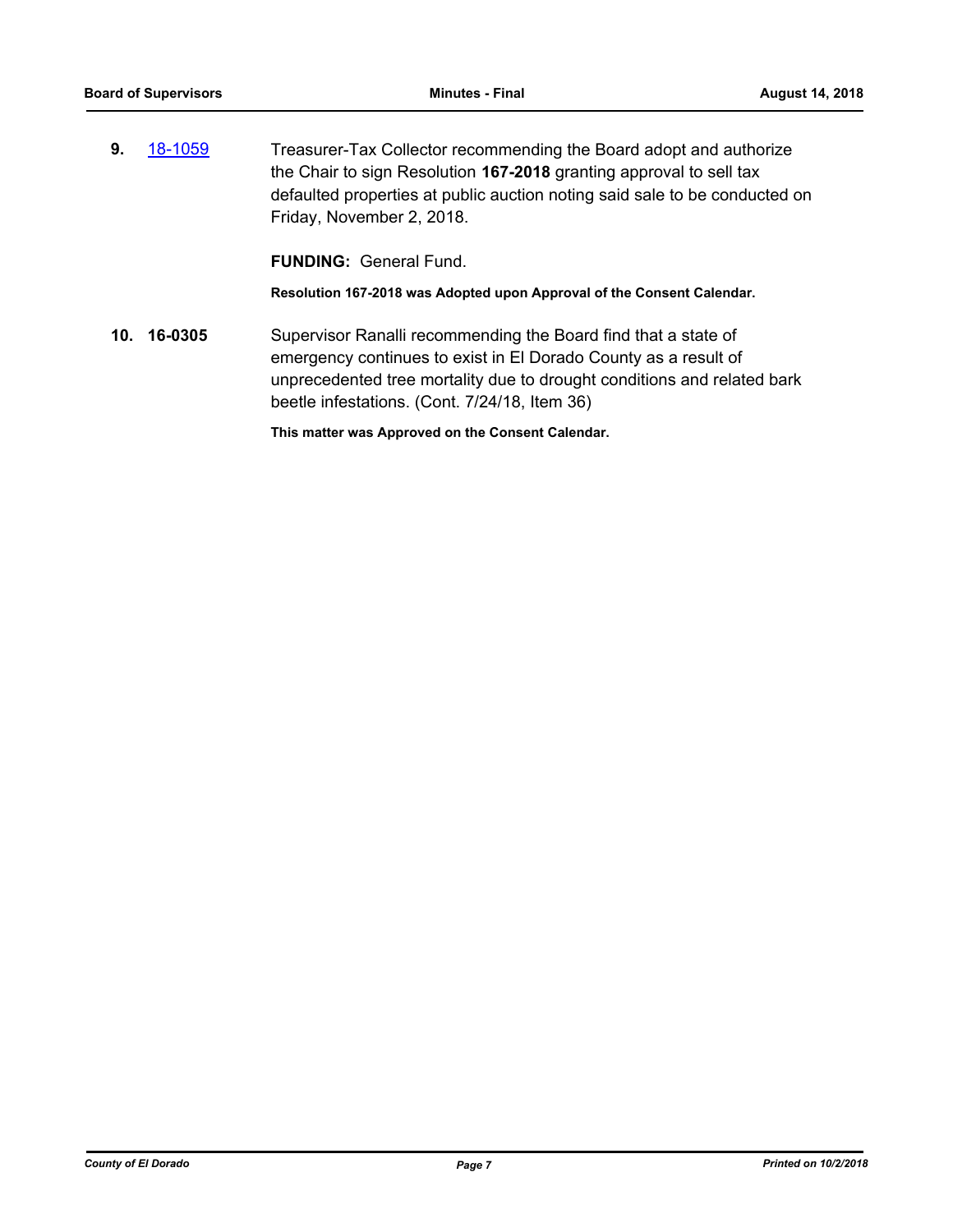# **HEALTH AND HUMAN SERVICES - CONSENT ITEMS**

**11.** [18-0867](http://eldorado.legistar.com/gateway.aspx?m=l&id=/matter.aspx?key=24214) Health and Human Services Agency recommending the Board: 1) Approve and authorize the Chair to sign Agreement for Services 3000 with Pathways Recovery, for the provision of "as requested" therapeutic counseling and substance abuse treatment services, for a three-year term that commences upon execution, with a maximum contractual obligation of \$100,000; and 2) Authorize the Purchasing Agent, or designee, to execute further

documents relating to Agreement for Services 3000, including amendments which do not increase the maximum dollar amount or term of the Agreement, and contingent upon approval by County Counsel and Risk Management.

**FUNDING:** Federal and State.

**This matter was Approved on the Consent Calendar.**

**12.** [18-0939](http://eldorado.legistar.com/gateway.aspx?m=l&id=/matter.aspx?key=24287) Health and Human Services Agency recommending the Board: 1) Approve and authorize the Chair to sign Agreement for Services 3132 with Nelson S. Jacinto doing business as Grace Home II, a licensed residential care facility for the elderly, for a three-year term to begin upon execution, with a maximum contractual obligation of \$220,000; and 2) Authorize the Purchasing Agent, or designee, to execute further documents relating to Agreement for Services 3132, including amendments which do not increase the maximum dollar amount or term of the Agreement, and contingent upon approval by County Counsel and Risk Management.

> **FUNDING:** Mental Health Services Act, Medi-Cal, and Mental Health Realignment.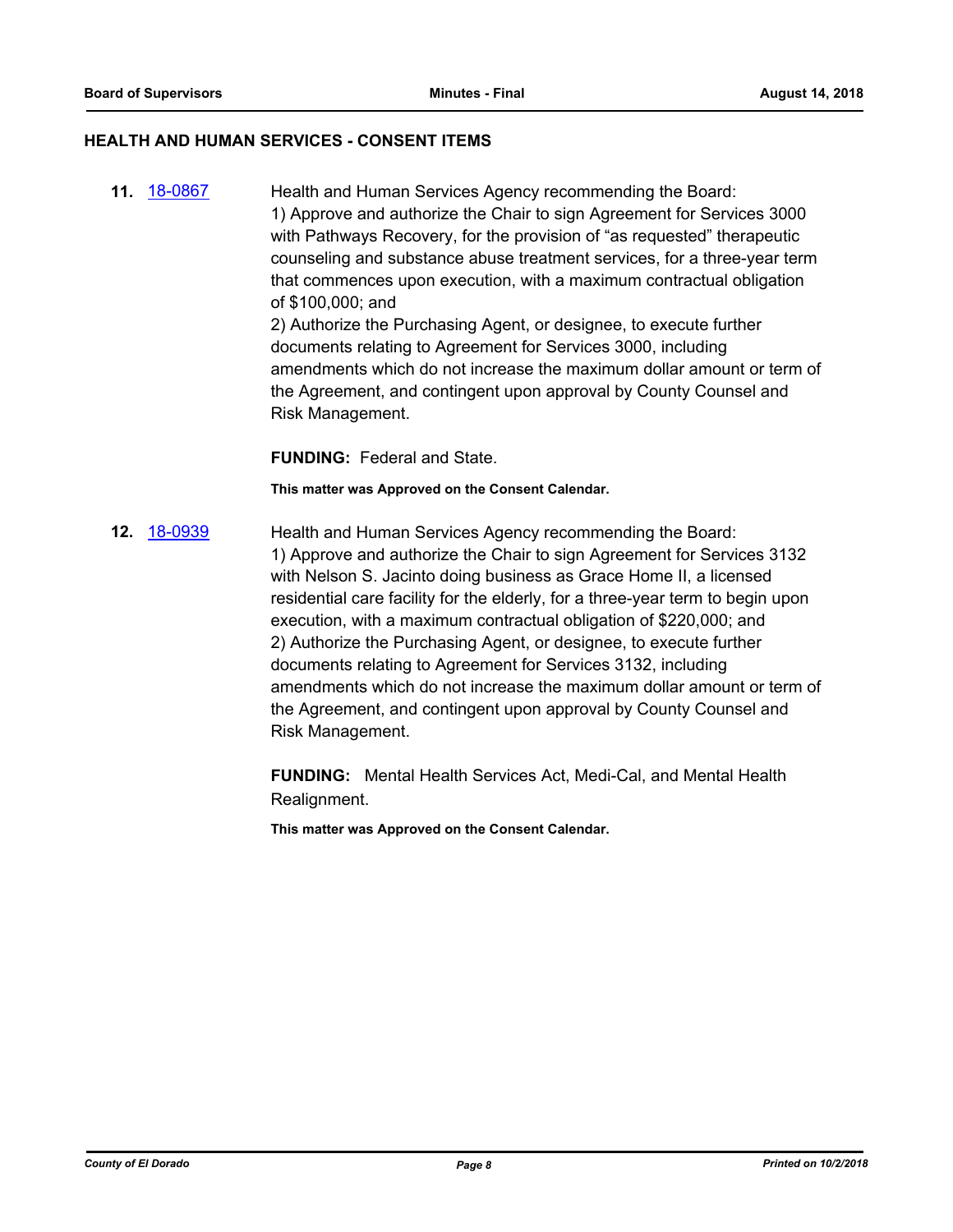**13.** [18-0978](http://eldorado.legistar.com/gateway.aspx?m=l&id=/matter.aspx?key=24326) Health and Human Services Agency recommending the Board adopt and authorize the Chair to sign Resolution **166-2018**, thereby: 1) Approving and authorizing the County of El Dorado's participation in the California Mental Health Services Authority (CalMHSA) Inter-Member Transfer Program;

2) Authorizing the transfer of funds to CalMHSA as called for by the Inter-Member Transfer Program Participation Agreement 3095 (2018-PT-EDC), in the initial amount of \$16,727.22 for the first quarter, with continuous funding thereafter, in an amount determined after first quarter assessment of actual services as the Receiving County and as the Sending County;

3) Authorizing CalMHSA to send and receive funds on behalf of County, consistent with the provisions of the Participation Agreement 3095 (2018-PT-EDC) and Welfare and Institution Code Section 14717.1; 4) Authorizing the Director of Health and Human Services Agency to execute the Participation Agreement on behalf of the County; and 5) Authorizing the Director of Health and Human Services Agency to execute further documents relating to the Inter-Member Transfer Program Participation Agreement 3095 (2018-PT-EDC), including amendments, contingent upon approval by County Counsel.

**FUNDING:** Federal, State, Realignment.

**This matter was Approved and Resolution 166-2018 was Adopted upon Approval of the Consent Calendar.**

**14.** [18-1110](http://eldorado.legistar.com/gateway.aspx?m=l&id=/matter.aspx?key=24460) Health and Human Services Agency, recommending the Board: 1) Approve and authorize the Chair to sign Agreement 3190 (17-94580), and any related forms or documents, with the State of California, Department of Health Care Services, to reimburse the County for specialty mental health services provided for Medi-Cal eligible County residents, for a retroactive effective date of July 1, 2017 through June 30, 2022; and

> 2) Authorize the Chair to execute further documents relating to Agreement 3190, including amendments, that do not change the maximum dollar amount or term of the Agreement, and contingent upon approval by County Counsel and Risk Management.

**FUNDING:** Mental Health Services Act, Federal Financial Participation, and Realignment.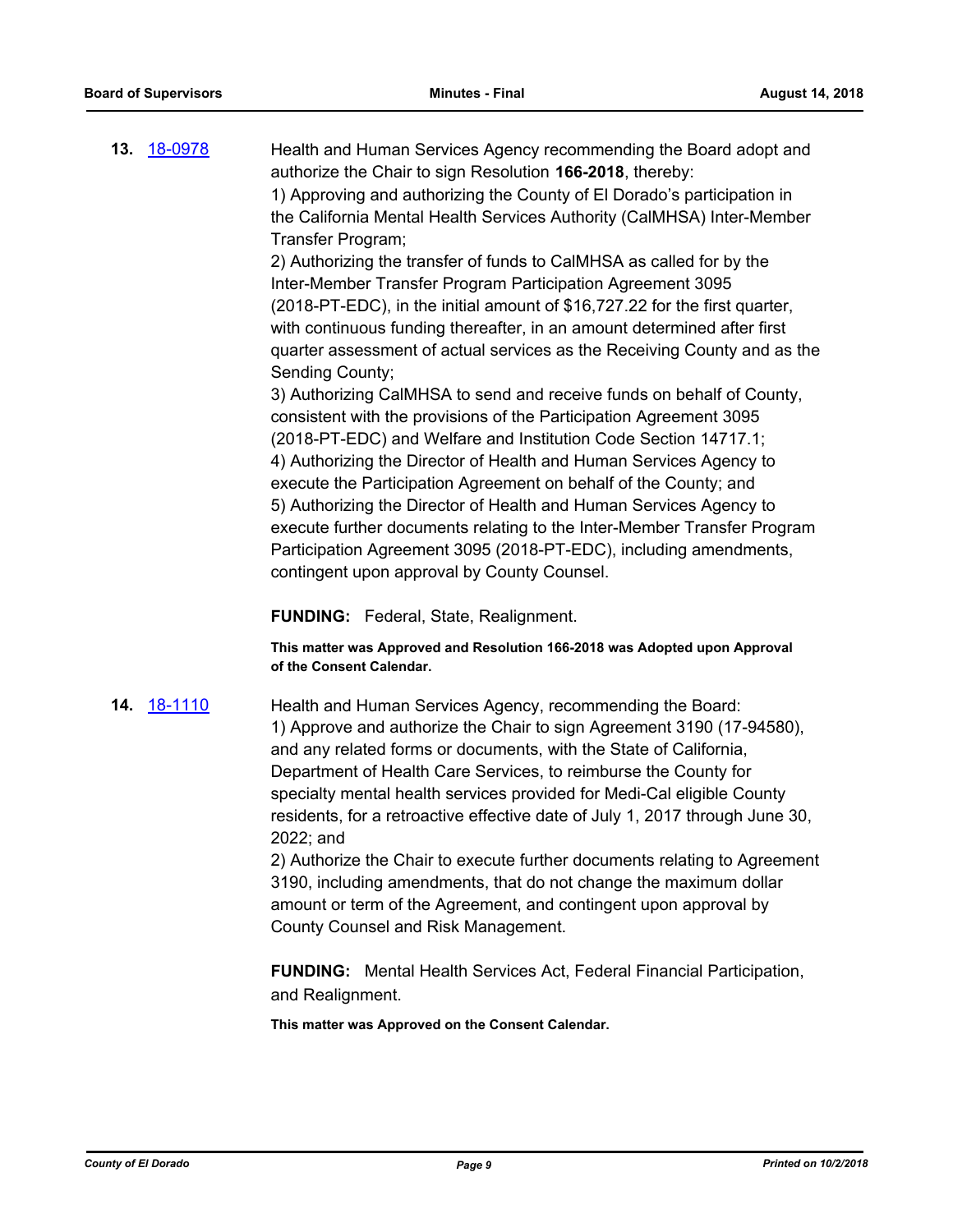**15.** [18-1150](http://eldorado.legistar.com/gateway.aspx?m=l&id=/matter.aspx?key=24500) Health and Human Services Agency recommending the Board approve and authorize the Chair to sign Amendment 1 to Agreement 456-F1311 (12-89361), and any related forms or documents, with the State of California, Department of Health Care Services, for the provision of specialty mental health services to eligible Medi-Cal clients, retroactively changing the end date of the Agreement from June 30, 2018 to June 30, 2017.

**FUNDING:** Federal Financial Participation and Realignment.

**This matter was Approved on the Consent Calendar.**

**16.** [18-1147](http://eldorado.legistar.com/gateway.aspx?m=l&id=/matter.aspx?key=24497) Health and Human Services Agency recommending the Board approve and authorize the Chair to sign a Proclamation recognizing August 2018 as "Breastfeeding Awareness Month" in the County of El Dorado.

### **FUNDING:** N/A

**This matter was Approved on the Consent Calendar.**

**17.** [18-1193](http://eldorado.legistar.com/gateway.aspx?m=l&id=/matter.aspx?key=24544) Library Department recommending the Board approve and authorize the continuation of the current perpetual Agreement 3094 with OCLC for ongoing online cataloging for Fiscal Year 2018-19 with an estimated annual cost of \$9,500.

**FUNDING:** General Fund.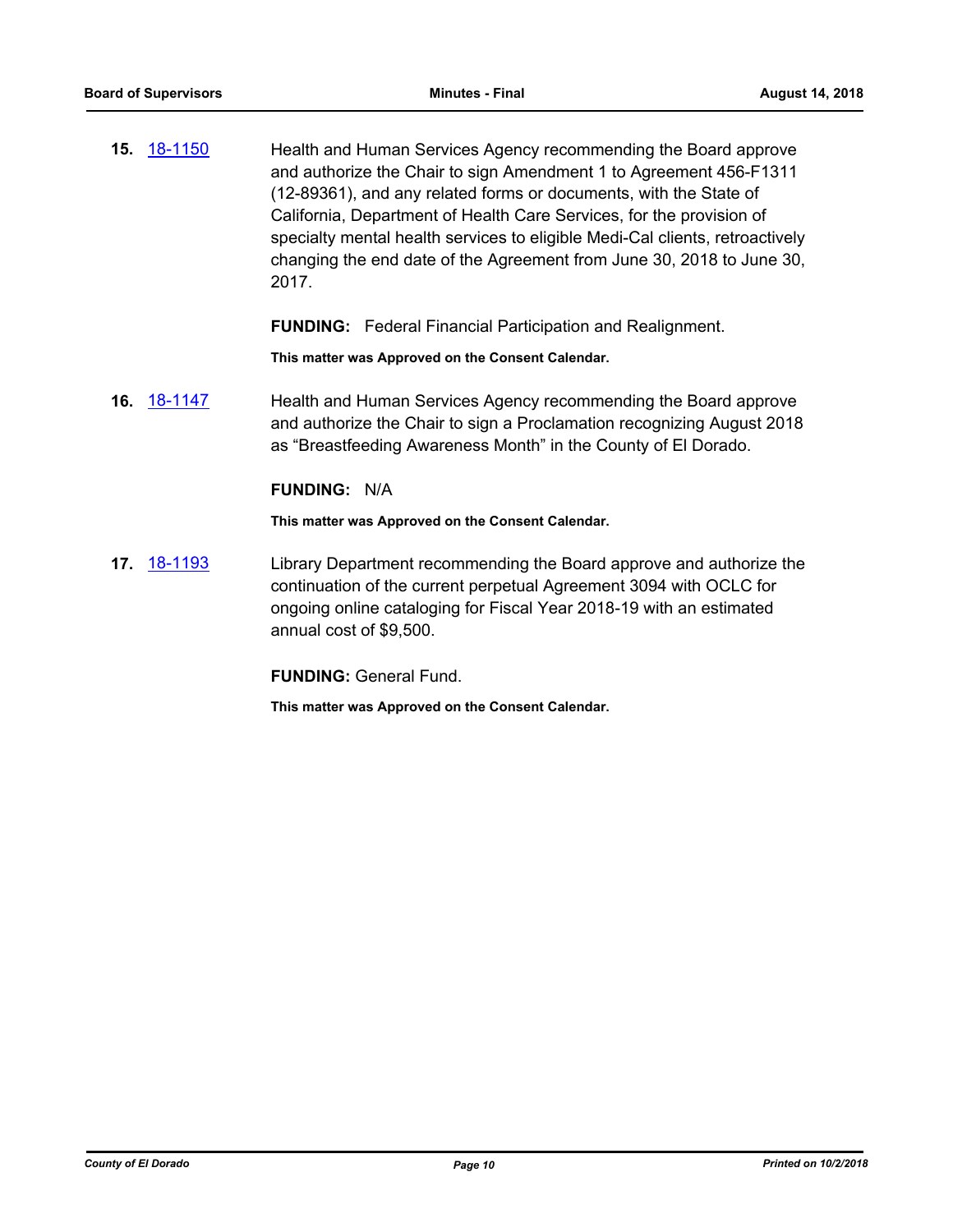### **LAND USE AND DEVELOPMENT - CONSENT ITEMS**

**18.** [18-0530](http://eldorado.legistar.com/gateway.aspx?m=l&id=/matter.aspx?key=23875) Community Development Services, Administration and Finance Division, recommending the Board approve and authorize the Purchasing Agent to sign the First Amendment to Agreement for Services 145-S1711 with Dario Mancio, for on-call gardening and landscape maintenance services at the Placerville Union Cemetery, which increases the contract's not-to-exceed amount by \$28,000, from \$37,000 to \$65,000, with no change in rates or term, and provides for administrative updates regarding notice and contract administration.

**FUNDING:** General Fund and fees for cemetery plot sales and services

**This matter was Approved on the Consent Calendar.**

**19.** [18-1195](http://eldorado.legistar.com/gateway.aspx?m=l&id=/matter.aspx?key=24546) Community Development Services, Administration and Finance Division, recommending the Board consider the following actions pertaining to the On-airport Obstruction Removal Project at the Georgetown Airport, Project 93503 / 35402002/3:

> 1) Provide grant award acceptance and approval of a Federal Aviation Administration Grant Agreement and Terms and Conditions of Accepting Airport Improvement Program Grants in an estimated amount of \$79,200.00 from the United States Department of Transportation, Federal Aviation Administration, and authorize the Chief Administrative Officer or designee to execute all associated documents (P&C 345-F1811), subject to review and approval by County Counsel; and

> 2) Provide grant award acceptance and approval for a State of California, Department of Transportation, Aeronautics Division Airport Improvement Program Matching Grant in an estimated amount of \$3,960.00, if successful, and authorize the Chief Administrative Officer or designee to execute all associated documents (P&C 346-F1811), subject to review and approval by County Counsel.

**FUNDING:** Federal Aviation Administration Grants (90%) and Accumulated Capital Outlay Fund (10%). (Federal Funds)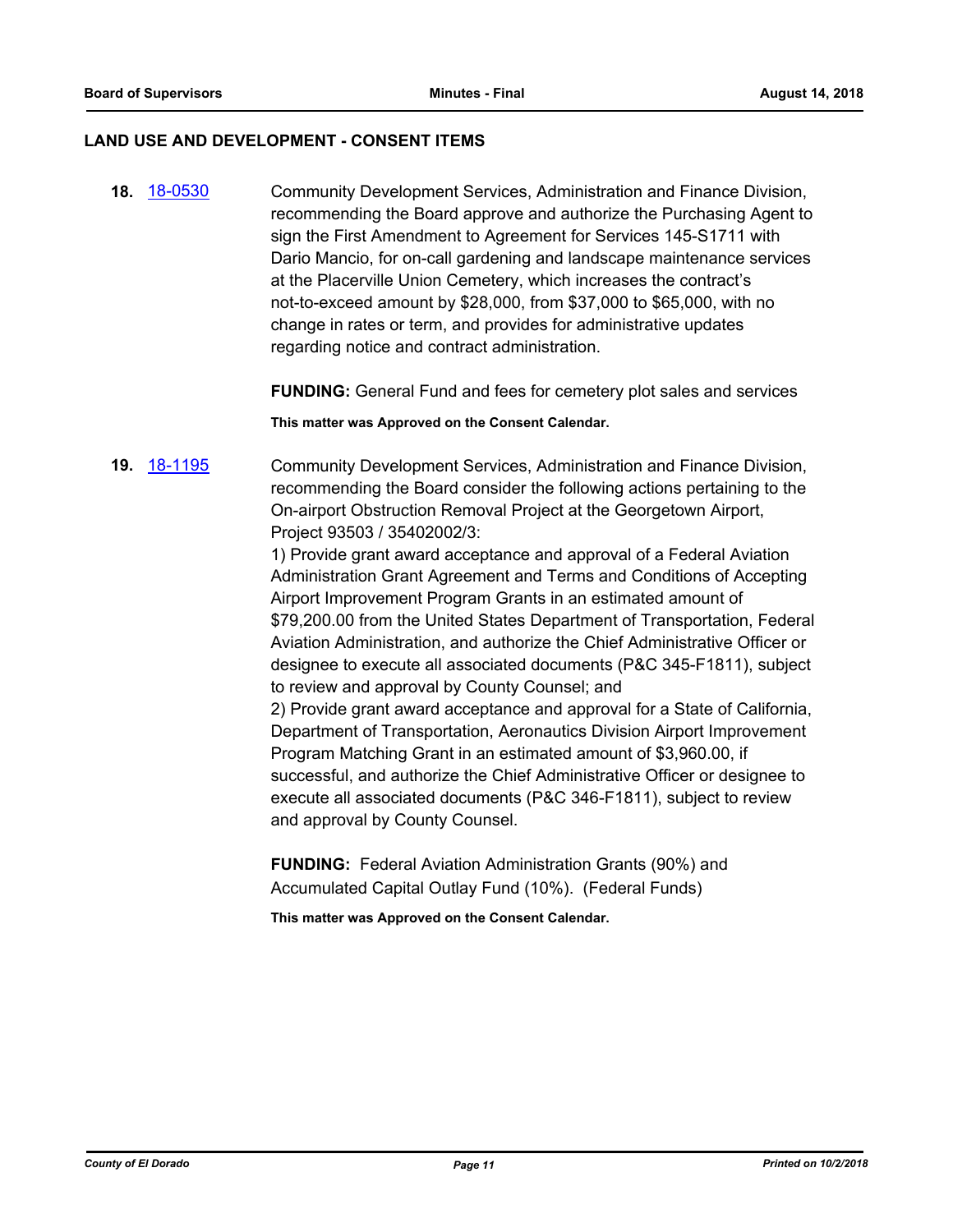| 20. | 18-0866 | Community Development Services, Department of Transportation,<br>recommending the Board consider the following pertaining to the                                              |
|-----|---------|-------------------------------------------------------------------------------------------------------------------------------------------------------------------------------|
|     |         | Lakeview Drive Road Repair Project, Contract PW 18-31215, CIP                                                                                                                 |
|     |         | 78722, Contract 2752:                                                                                                                                                         |
|     |         | 1) Authorize \$90,135 in additional funding for the subject Project to reflect                                                                                                |
|     |         | the value of the low bid received, raising the estimated construction phase                                                                                                   |
|     |         | cost from \$300,000 to \$390,135;                                                                                                                                             |
|     |         | 2) Award the Construction Contract to MKD Construction, Inc., who                                                                                                             |
|     |         | submitted the lowest responsive, responsible bid of \$278,669;                                                                                                                |
|     |         | 3) Approve and authorize the Chair to sign the Construction Contract,                                                                                                         |
|     |         | subject to review and approval of the final Contract Documents by County                                                                                                      |
|     |         | Counsel and Risk Management; and                                                                                                                                              |
|     |         | 4) Authorize the Director of Transportation to sign an Escrow Agreement,                                                                                                      |
|     |         | $\mathbf{f}$ , and a set of the first $\bigcap_{i=1}^n A_i$ , and a set of the set of a set of a set of $\bigcap_{i=1}^n A_i$ . $\bigcap_{i=1}^n A_i$ , $\bigcap_{i=1}^n A_i$ |

if requested by the Contractor and in accordance with Public Contract Code Section 22300, for the purpose of holding Contract retention funds.

**FUNDING:** Local and state discretionary funding initially (100%), with Department of Transportation staff working with the Federal Emergency Management Agency (FEMA) and the California Office of Emergency Services to obtain reimbursement (Local, State, and Federal).

**This matter was Approved on the Consent Calendar.**

**21.** [18-0969](http://eldorado.legistar.com/gateway.aspx?m=l&id=/matter.aspx?key=24317) Community Development Services, Department of Transportation, recommending the Board authorize the Chair to sign the Federal Apportionment Exchange and State Match Program Agreement X18-5925(165) with the California Department of Transportation, allowing direct exchange with the State of \$396,419 in Fiscal Year 2017/2018 Regional Surface Transportation Program and Regional Surface Transportation Block Grant Program Exchange Funds and allowing for the disbursement of \$100,000 in State Match Funds (total funding to be received is \$496,419).

> **FUNDING:** Regional Surface Transportation Program and Regional Surface Transportation Block Grant Program Exchange Funds. (100% - State)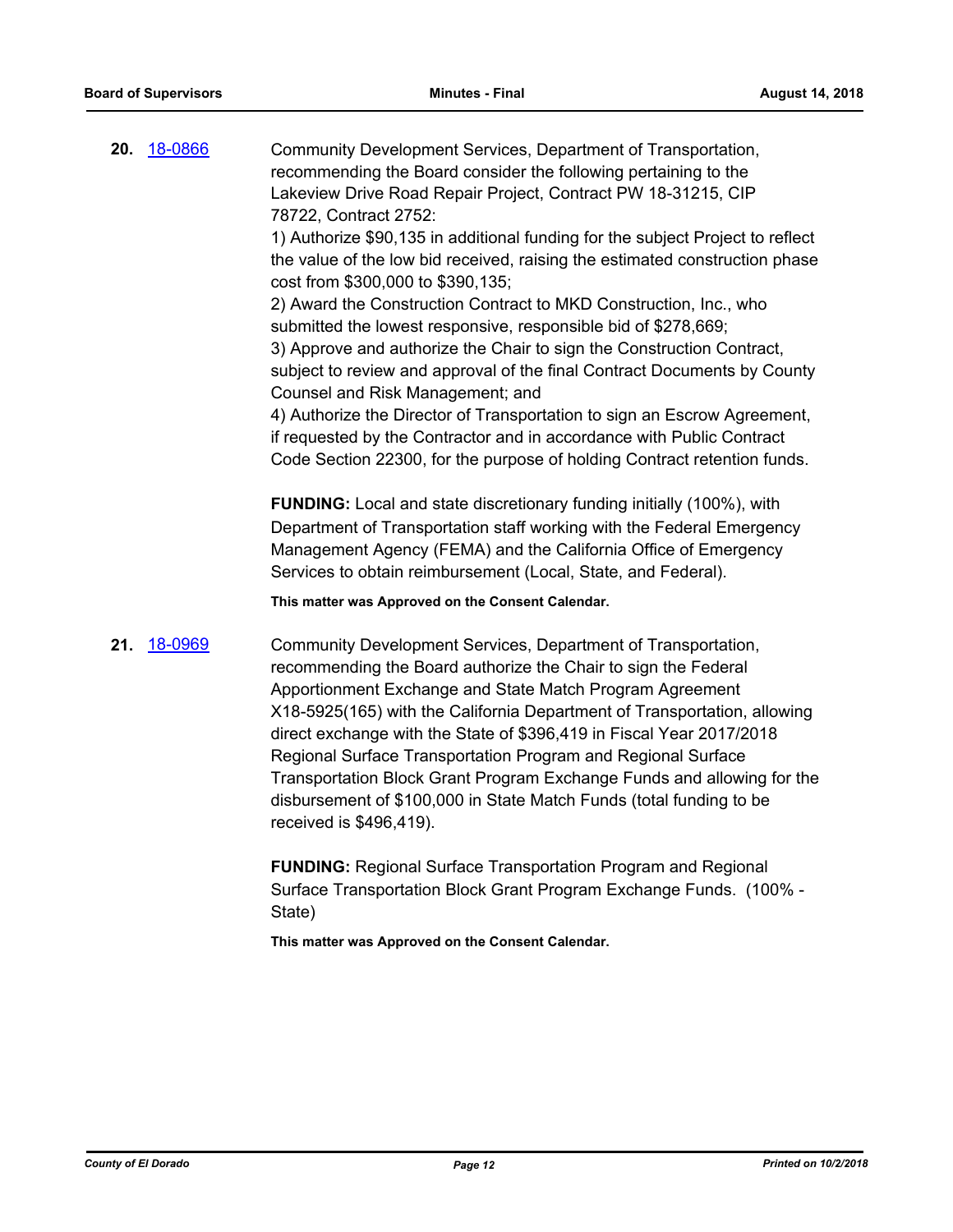| 22. 18-0974 | Community Development Services, Department of Transportation,<br>recommending the Board: |
|-------------|------------------------------------------------------------------------------------------|
|             | 1) Accept and approve the Federal Financial Assistance Award                             |
|             | Domestic Grant Agreement 18-DG-11051900-022 with the United States                       |
|             | Department of Agriculture Forest Service Lake Tahoe Basin                                |
|             | Management Unit in the amount of \$125,000 for a term beginning upon                     |
|             | execution and expiring December 31, 2019 for the Country Club Heights                    |
|             | Erosion Control Project (CIP 95191);                                                     |

2) Authorize the Director of Transportation to sign and submit two (2) originals of the Grant Agreement to the Forest Supervisor for final execution; and

3) Authorize the Director of Transportation to execute any amendments or modifications that do not increase the total dollar amount of the Grant Agreement.

**FUNDING:** United States Forest Service Grant Funds. (100% - Federal)

**This matter was Approved on the Consent Calendar.**

**23.** [18-1099](http://eldorado.legistar.com/gateway.aspx?m=l&id=/matter.aspx?key=24449) Community Development Services, Department of Transportation, recommending the Board adopt and authorize the Chair to sign Resolution **164-2018**, rescinding prior Resolution 065-2017 and reestablishing imprest cash funds for the Department of Transportation in the cumulative amount of \$11,400, consisting of:

1) \$11,000 for Emergency Road/Snow Operations;

2) \$200 for Department of Transportation's Development, Right-of-Way, and Environmental Unit;

3) \$100 for the Placerville Department of Transportation's Office; and

4) \$100 for the South Lake Tahoe Department of Transportation's Office.

**FUNDING:** Road Fund. (100% - Local)

**This matter was Approved and Resolution 164-2018 was Adopted upon Approval of the Consent Calendar.**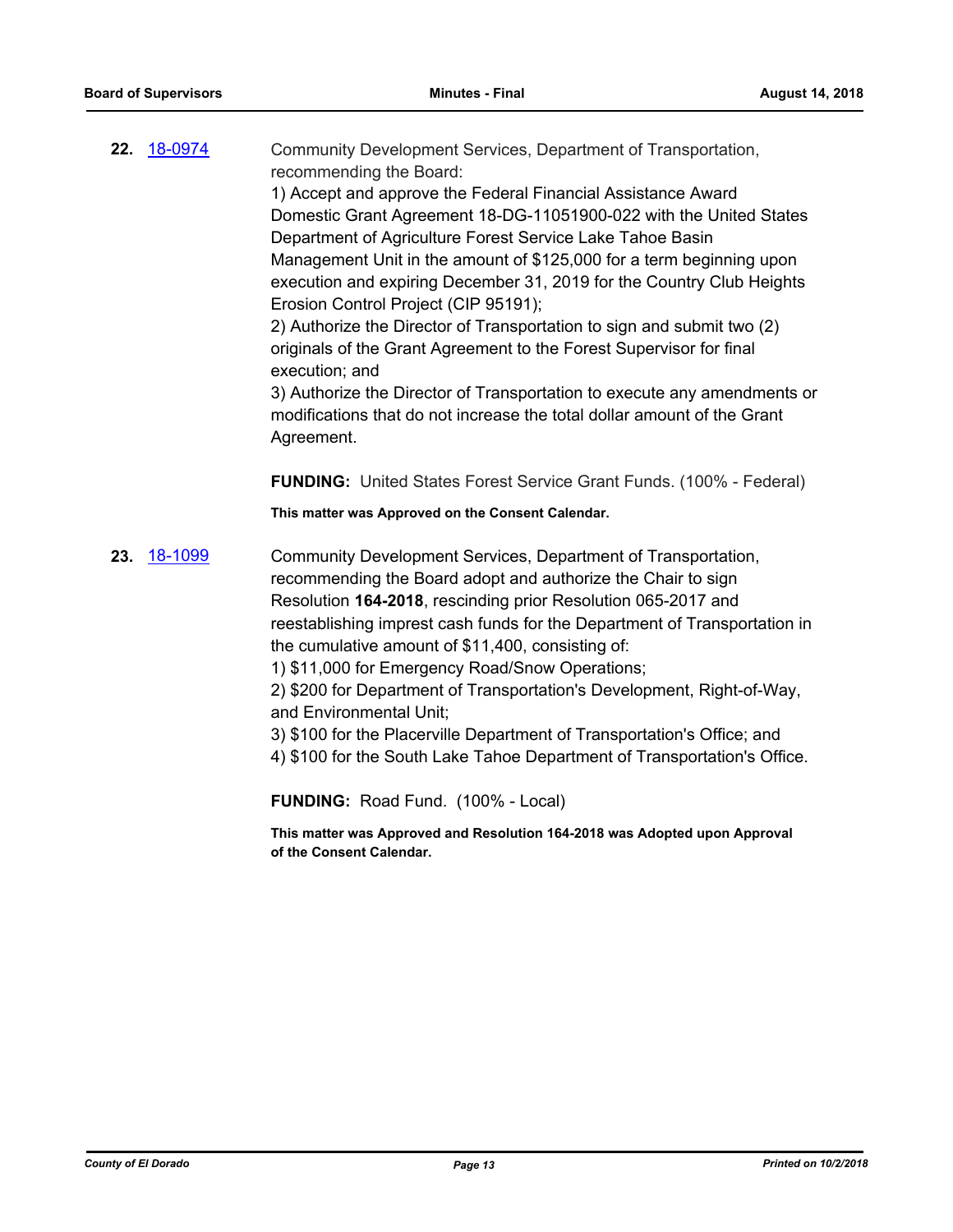**24.** [18-1135](http://eldorado.legistar.com/gateway.aspx?m=l&id=/matter.aspx?key=24485) Community Development Services, Department of Transportation, recommending the Board adopt and authorize the Chair to sign Resolution **165-2018**, amending the Authorized Personnel Allocation Resolution (#132-2018), thereby deleting the current vacant 1.0 full time equivalent (FTE) Assistant in Civil Engineering allocation and adding a 1.0 FTE Limited Term Assistant in Civil Engineering allocation, effective August 14, 2018.

> **FUNDING:** Various Department of Transportation Funding Streams (Non-General Fund).

**This matter was Continued off Calendar upon Approval of the Consent Calendar.**

**25.** [18-1157](http://eldorado.legistar.com/gateway.aspx?m=l&id=/matter.aspx?key=24507) Community Development Services, Department of Transportation recommending the Board:

> 1) Authorize the Purchasing Agent to increase Contract 3206 by a total of \$426,000 for the purchase of Plant Mix Asphalt Concrete to the sole source qualified bidder Tahoe Asphalt, Inc. of South Lake Tahoe, CA for a total not to exceed of \$525,000; and

2) Authorize the Purchasing Agent to increase the contract on an "as needed" basis during the awarded period as long as funding is available within the requesting department's budget.

**FUNDING**: Road Fund (100% State), SB1 - RMRA (100% State).

**This matter was Continued off Calendar upon Approval of the Consent Calendar.**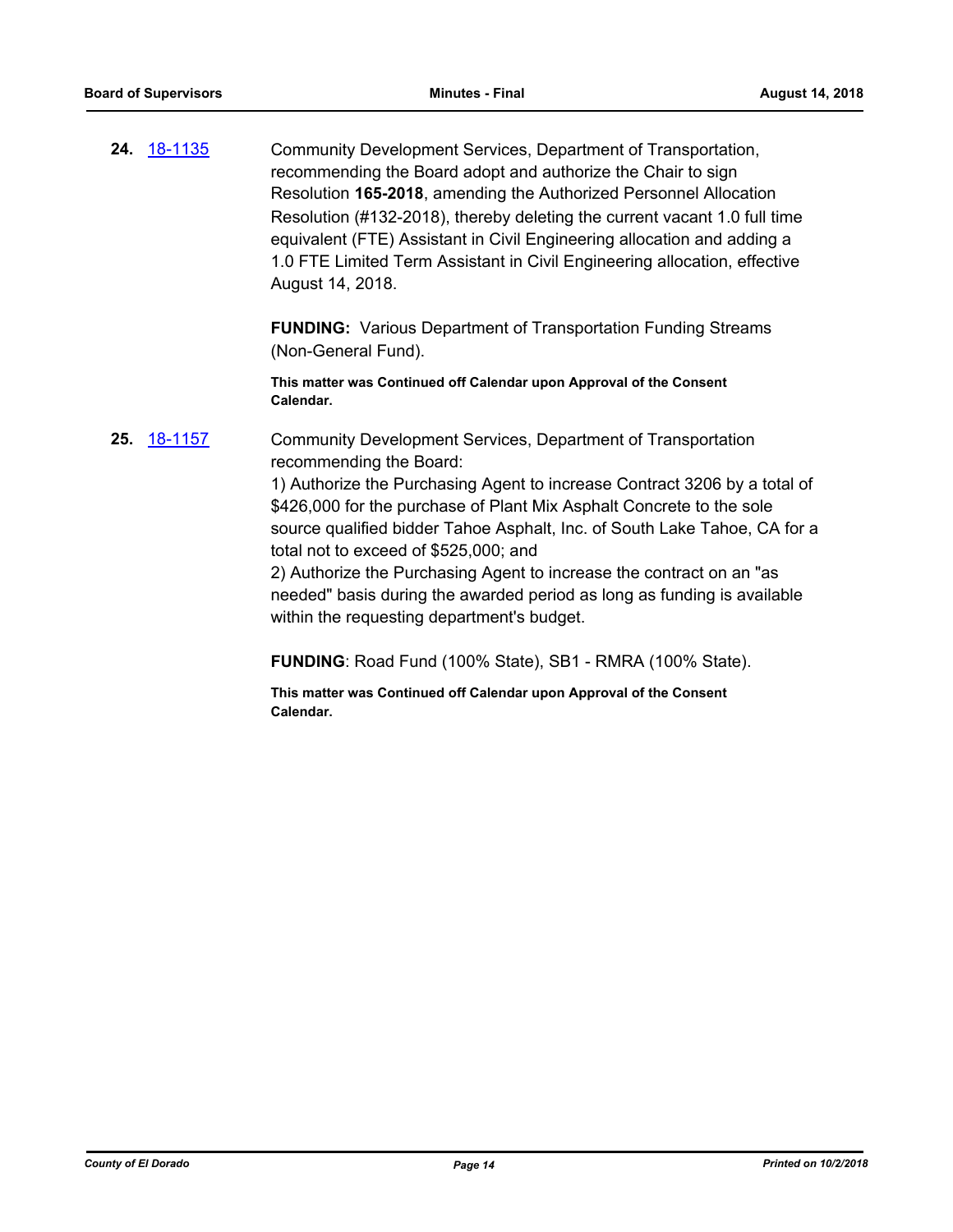## **LAW AND JUSTICE - CONSENT ITEMS**

**26.** [18-0973](http://eldorado.legistar.com/gateway.aspx?m=l&id=/matter.aspx?key=24321) Probation Department recommending the Board approve and authorize the Chair to sign Amendment III to Agreement 045-S1610 with Noble Software Group, LLC to add per user licensing for Noble Assessment Platform and Noble View software, increasing the contract by \$26,060 for a new not to exceed amount of \$117,606; Noble Software Group, LLC provides training, access and use license of a proprietary cloud-based assessment service.

**FUNDING:** General Fund.

**This matter was Approved on the Consent Calendar.**

**27.** [18-1173](http://eldorado.legistar.com/gateway.aspx?m=l&id=/matter.aspx?key=24523) Sheriff's Office recommending that the Board authorize the Chair to sign Amendment I to Agreement 494-L1411 (FENIX 3199) with Mark Smith and Irene B. Smith doing business as Buffalo Hill Center, updating the Lessor to L-Marshall LLC, updating the Payment section, and updating the Notices section, for the term of April 1, 2014 through March 31, 2019, for the lease of property used as a substation in Georgetown.

**FUNDING:** General Fund.

**This matter was Approved on the Consent Calendar.**

# **END CONSENT CALENDAR**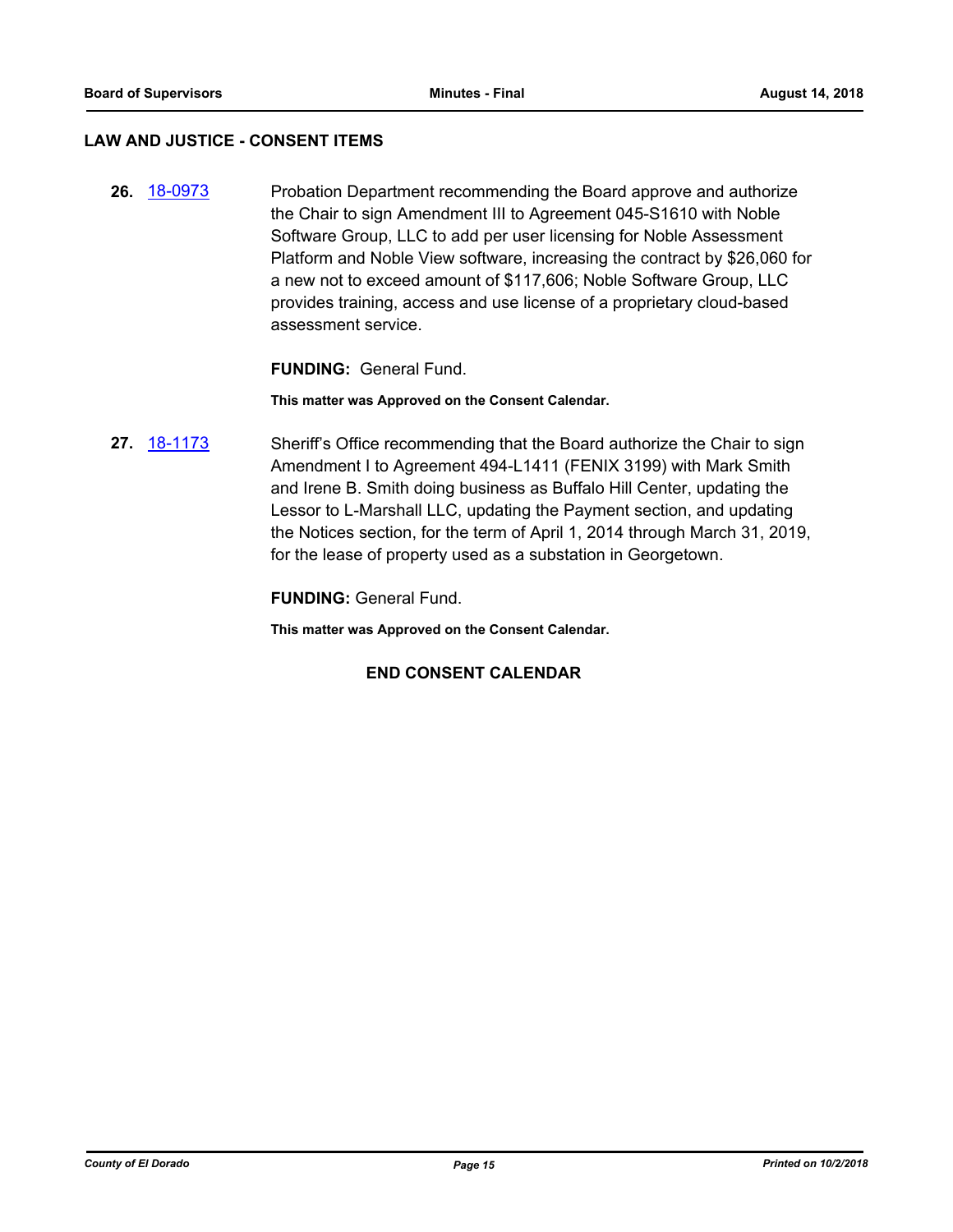### **DEPARTMENT MATTERS (Items in this category may be called at any time)**

**28.** [18-1006](http://eldorado.legistar.com/gateway.aspx?m=l&id=/matter.aspx?key=24355) Information Technologies Department recommending the Board approve and authorize the Board Chair to sign Agreement 3091 with GovDelivery, LLC, doing business as Granicus, in the amount of \$61,767.35 with an effective date retroactive to November 13, 2017 through November 12, 2020 for the provision of automated email subscription services. (Est. Time: 5 Min.)

> **FUNDING:** General Fund with partial cost recovery in future year(s) through the A-87 Cost Plan.

**A motion was made by Supervisor Novasel, seconded by Supervisor Veerkamp to Approve this matter. Supervisor Frentzen registered a No vote on this matter as it is a retroactive agreement.**

- **Yes:** 4 Veerkamp, Ranalli, Novasel and Hidahl
- **Noes:** 1 Frentzen

# **29.** [18-1168](http://eldorado.legistar.com/gateway.aspx?m=l&id=/matter.aspx?key=24518) Probation Department recommending the Board

1) Make findings, in accordance with Chapter 3.13, Section 3.13.030 of the County Contracting Out Ordinance, that it is more economical and feasible to contract out for pre-apprenticeship instruction than to obtain the facilities, personnel, training materials, tools, and equipment necessary to provide such services; and

2) Approve and authorize the Chair to sign Agreement for Services 3106 with Northern California Construction Training to provide an apprenticeship program to increase the skillsets of the clients of the El Dorado County Probation Department. This agreement for the term of August 14, 2018 through June 30, 2019 for an amount not to exceed \$224,150.27. (Est. Time: 10 Min.)

**FUNDING:** Fiscal Year 2018-19 AB109 and Community Corrections Partnership**.**

**A motion was made by Supervisor Veerkamp, seconded by Supervisor Frentzen to Approve this matter.**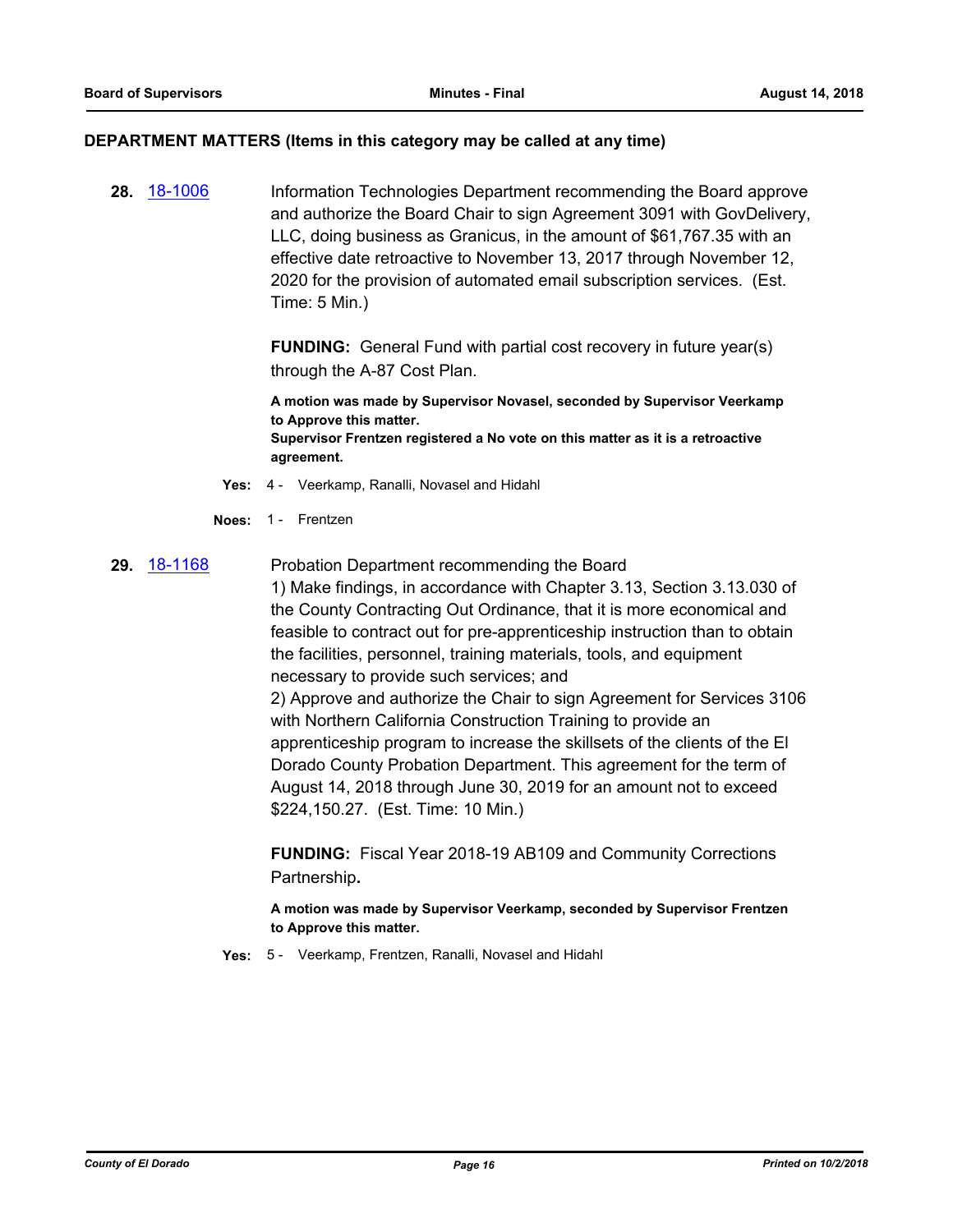**30.** [18-1242](http://eldorado.legistar.com/gateway.aspx?m=l&id=/matter.aspx?key=24593) Supervisor Ranalli recommending Board, pursuant to Board Policy A-3, consider conceptual approval of amendments to El Dorado County Ordinance Chapter 2.14 - Appointed Officers and Department Heads, Section 2.14.010 - Designation of appointed department heads to: 1) Remove Registrar of Voters from the designation of appointed department heads; and 2) Place the Registrar of Voters as a position, department or division under the direction of the constitutionally elected County Assessor. (Est.

Time: 30 Min.)

*Public Comment: M. Powell, B. Schultz, K. Weiland*

**A motion was made by Supervisor Veerkamp, seconded by Supervisor Novasel to have the Registrar of Voters position remain an appointed Department Head.**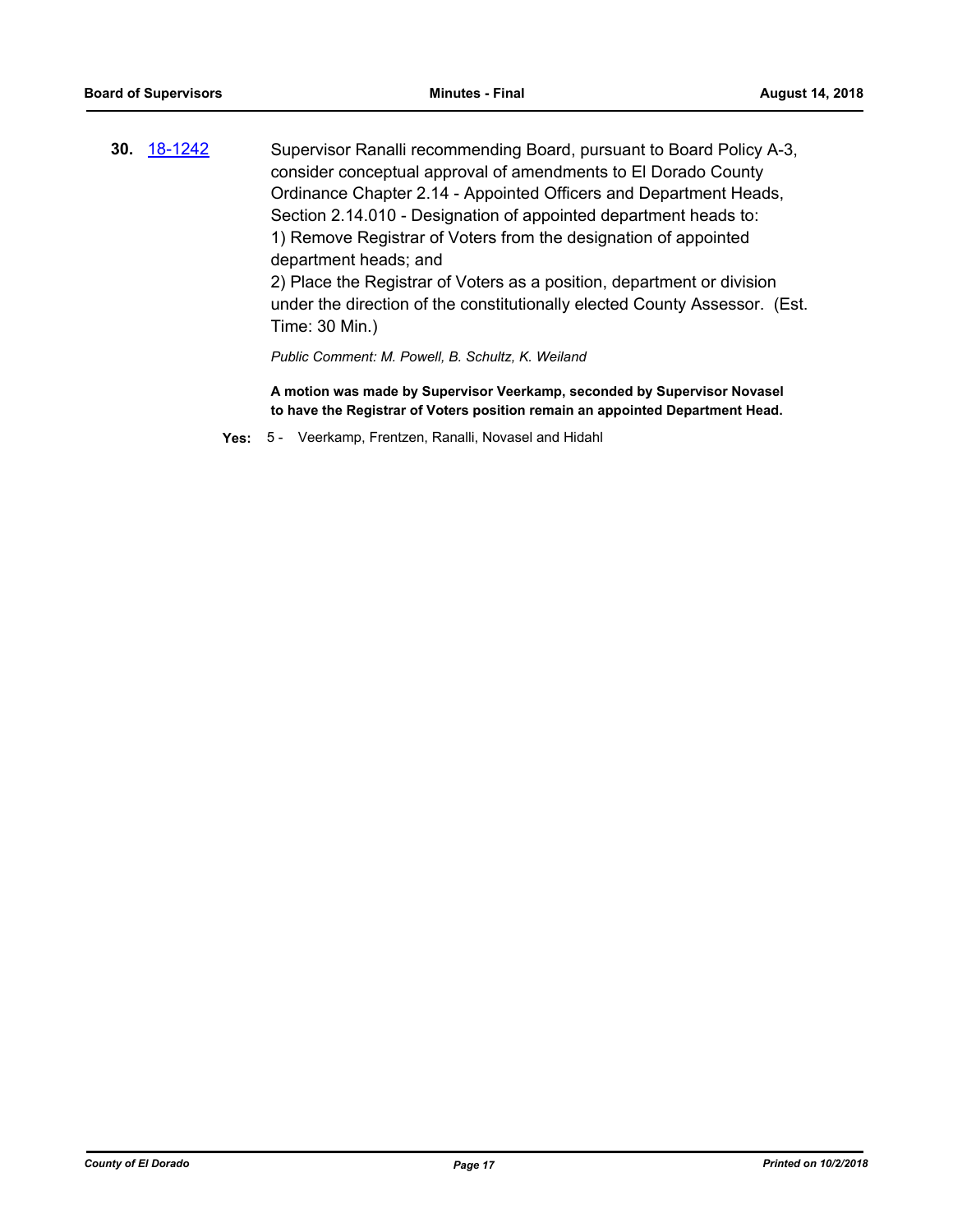### **10:00 A.M. - TIME ALLOCATION**

**31. 18-1206** Supervisor Ranalli recommending Board receive a presentation provided by Laurence Crabtree, Forest Supervisor, Eldorado National Forest, on the Eldorado National Forest Reorganization that will consolidate the four Eldorado National Forest Ranger Districts into three Ranger Districts. The presentation will include information on the purpose, why the reorganization is important for the Eldorado National Forest, how the reorganization will affect the public and next steps for the reorganization process. (Est. Time: 30 Min.)

> **This matter was Continued off Calendar upon Approval of the Consent Calendar.**

**32.** [18-1143](http://eldorado.legistar.com/gateway.aspx?m=l&id=/matter.aspx?key=24493) Community Development Services, Environmental Management Department, recommending the Board receive a presentation from Waste Connections of California, Inc., dba El Dorado Disposal Service, providing an update regarding the construction of a new Material Recovery Facility located at 4100 Throwita Way, Placerville, CA. (Est. Time: 30 Min.)

> **FUNDING:** Non-General Fund. There is no County funding associated with the construction of the new Material Recovery Facility.

*Public Comment: D. Miller, B. Smart*

**Received and Filed.**

### **11:00 A.M. - TIME ALLOCATION**

**33.** [18-1174](http://eldorado.legistar.com/gateway.aspx?m=l&id=/matter.aspx?key=24524) Supervisor Novasel recommending the Board: 1) Receive an update from Terry LeMonchek of the El Dorado Arts Council on the Poet Laureate program; and 2) Approve and authorize the Chair to sign a Proclamation to recognize Suzanne Roberts as the 2018-2020 Poet Laureate of El Dorado County. (Est. Time: 10 Min.) **Supervisor Novasel read the Proclamation.**

**A motion was made by Supervisor Novasel, seconded by Supervisor Frentzen to Approve this matter.**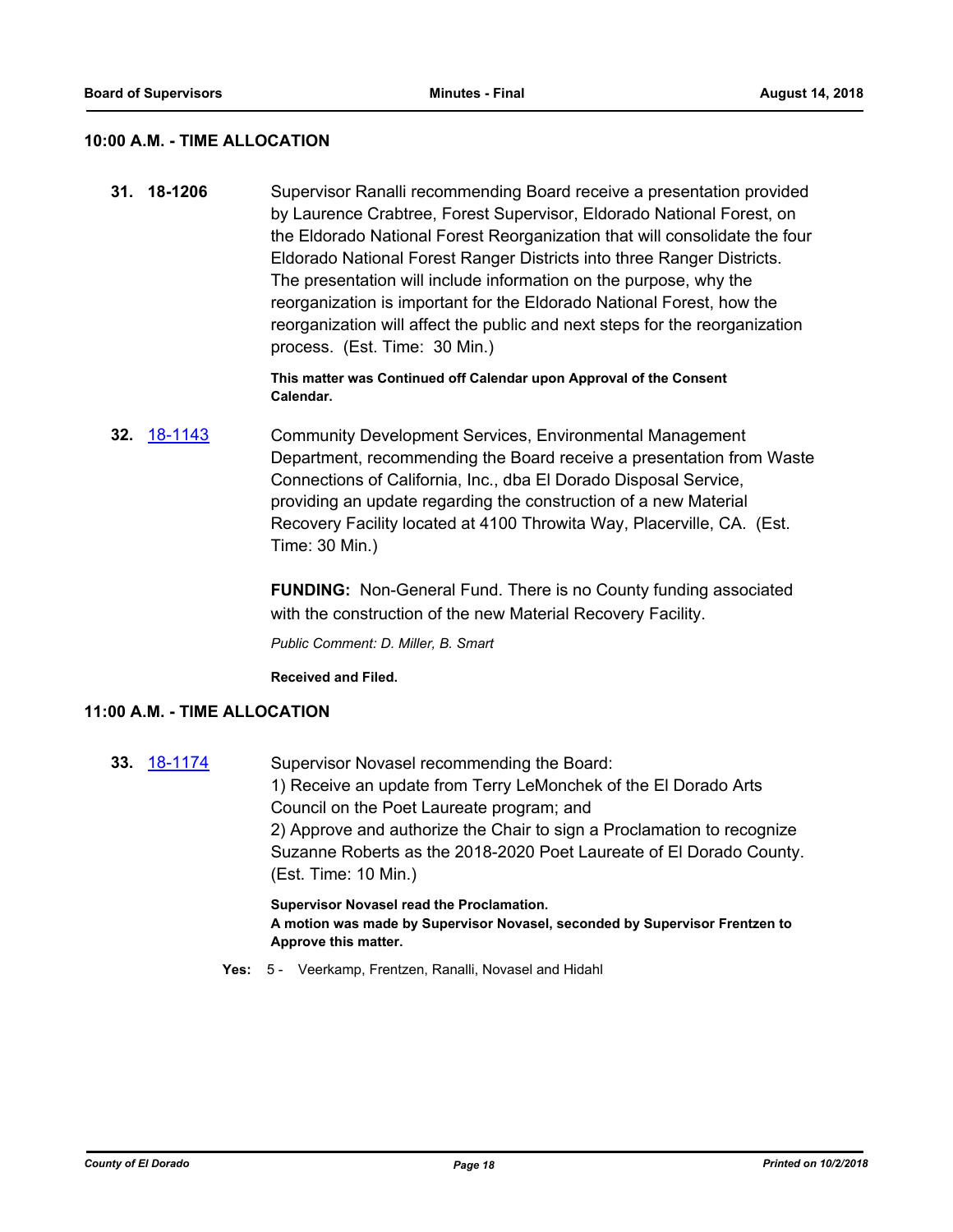**34.** [18-0956](http://eldorado.legistar.com/gateway.aspx?m=l&id=/matter.aspx?key=24304) Sheriff's Office, in collaboration with the El Dorado County Chamber of Commerce, recommending the Board recognize Lt. James Byers who was awarded the California On Location Awards 2017 County Public Employee of the Year for his support of the El Dorado County Film Commission. (Estimated time 10 Min.)

### **FUNDING**: None

**Received and Filed.**

**35.** [18-1172](http://eldorado.legistar.com/gateway.aspx?m=l&id=/matter.aspx?key=24522) Sheriff's Office recommending the Board receive a presentation on PG&E's decision to terminate power during periods of high fire risk. (Est. Time: 30 Min.)

### **FUNDING**: None.

*Public Comment: K. Payne*

### **Received and Filed.**

**36.** [18-1207](http://eldorado.legistar.com/gateway.aspx?m=l&id=/matter.aspx?key=24558) Supervisor Ranalli recommending the Board:

1) Welcome Vickie Sanders, El Dorado County Parks Manager, Office of the Chief Administrative Office, Parks and Trails Division, to provide the Board and members of the public with information on the community volunteers who dedicate their time to assist the Parks and Trails Division in their efforts to operate and maintain the County's parks, trails and river programs, the types of projects these community volunteers have donated their time and talent to support, and the significant contribution of these volunteers in support of the County's parks, trails and river programs; 2) Join Vickie Sanders and the Chief Administrative Officer in recognizing the community volunteers who dedicate their time and talent to support the County Parks and Trails Division in efforts to maintain and improve the availability and quality of our County's parks and recreational opportunities; and

3) Approve the signature of all five Board members on a Proclamation that recognizes these volunteers for their service. (Est. Time: 30 Min.)

*Public Comment: K. Payne, E. Grimm, C. Cuna, J. Arenz*

**Supervisor Ranalli read the Proclamation A motion was made by Supervisor Ranalli, seconded by Supervisor Frentzen to Approve this matter.**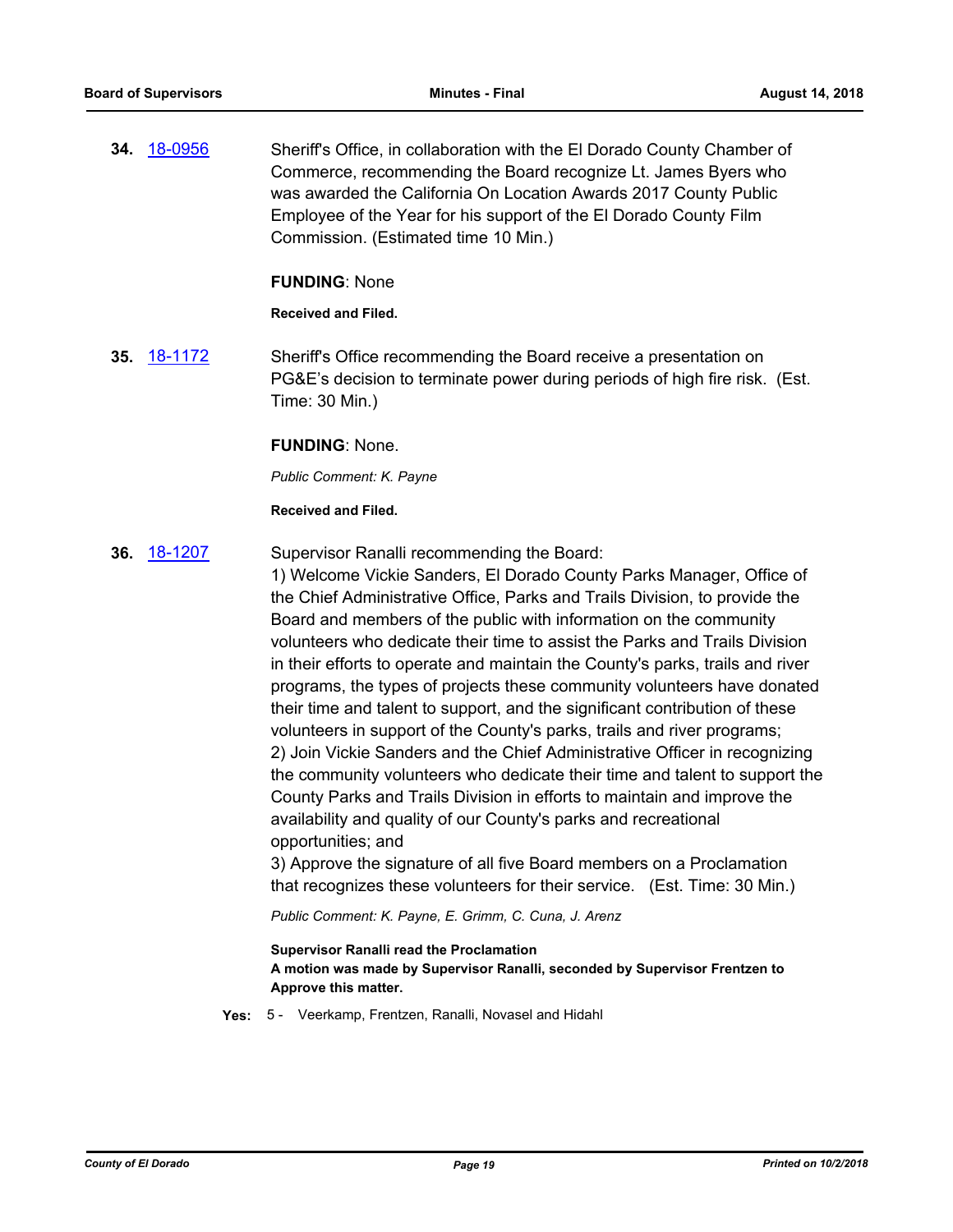# **1:30 P.M. - TIME ALLOCATION**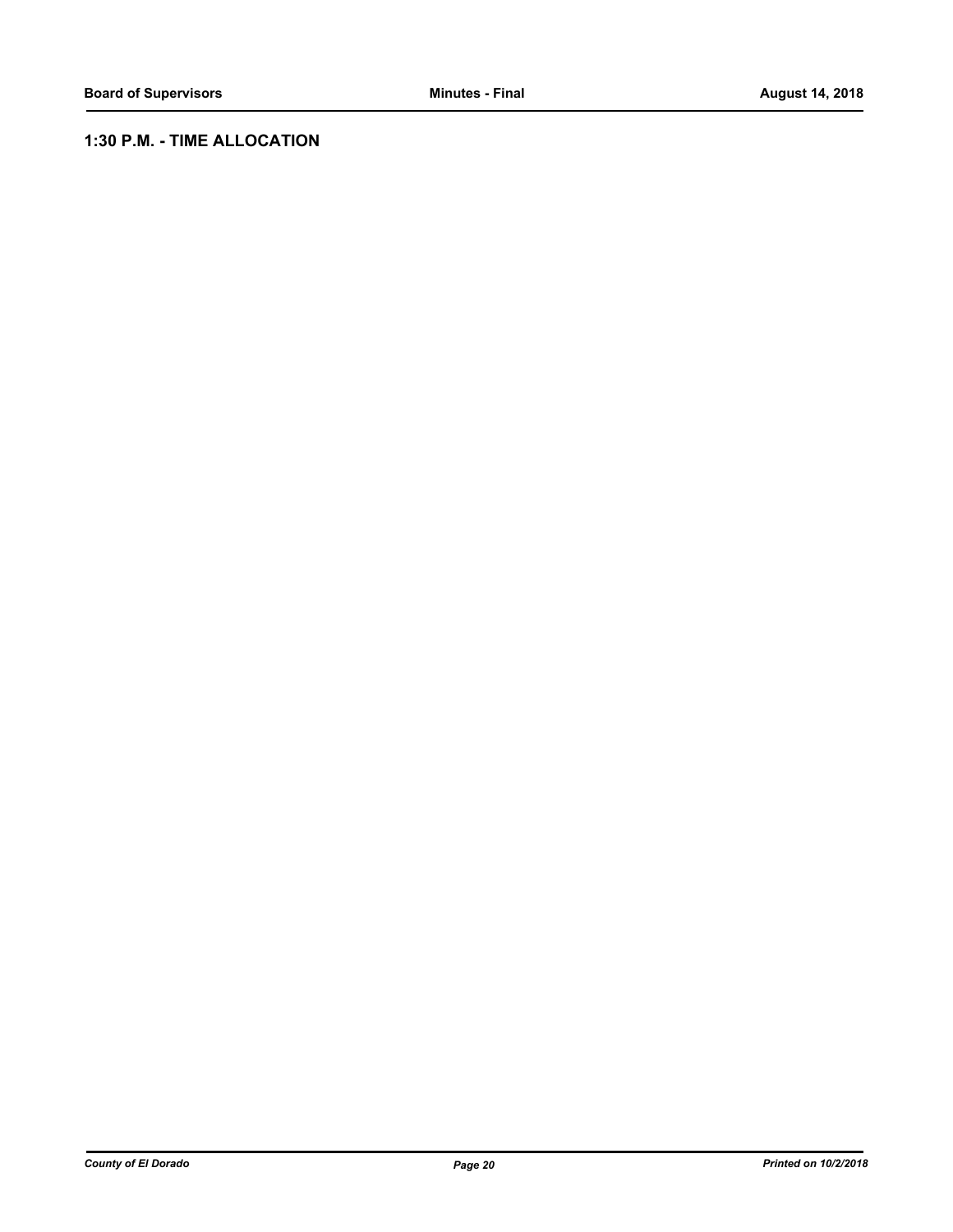**37.** [18-0942](http://eldorado.legistar.com/gateway.aspx?m=l&id=/matter.aspx?key=24290) HEARING - To consider the recommendation of the Planning Commission on the proposed Title 130 Zoning Ordinance Minor Amendments and Minor Revisions to the Zoning Map submitted by El Dorado County. The minor changes include but are not limited to: 1) Corrections to typographical/grammatical/formatting errors; 2) Text modification for clarity; 3) Corrections of inaccurate or obsolete code and document references, including renumbered sections of Title 130; and 4) Consolidation/renumbering of the following adopted zoning regulations that were not part of the County's 2015 Zoning Ordinance Update adopted on December 15, 2015: (A) Airport Safety (Ordinance No. 4182 adopted on May 12, 1987); (B) Parcel Size Exception (Ordinance No. 4156 adopted on April 16, 1991); and (C) Signs (Ordinance No. 5025 adopted on July 28, 2015). The proposed Zoning Map changes are to correct documented mapping errors affecting 11 specific parcels; and recommending the Board take the following actions: 1) Approve the California Environmental Quality Act (CEQA) Addendum to the Targeted General Plan Amendment-Zoning Ordinance Update Environmental Impact Report consistent with Section 15164 of the CEQA Guidelines (Attachment 2B); 2) Approve the proposed minor amendments to the Zoning Ordinance and adopt an Ordinance adopting a comprehensive minor amendment to Title 130 of the El Dorado County Ordinance Code (Attachment 2C); 3) Approve the following proposed minor revisions to the Zoning Map correcting documented mapping errors: (a) Rezone Assessor's Parcel Number 043-550-64 (Camino area), approximately 2.46 acres, from Planned Agricultural (PA-10) to Professional Office Commercial (CPO); (b) Rezone Assessor's Parcel Number 046-840-55 (Somerset area), approximately 0.08 acre, from Limited Commercial (CL) to Single Unit Residential (R1); (c) Rezone Assessor's Parcel Number 046-840-56 (Somerset area), approximately 10.37 acres, from Community Commercial (CC) to Single Unit Residential (R1); (d) Rezone Assessor's Parcel Number 046-840-62 (Somerset area), approximately 0.02 acre, from Limited Commercial (CL) to Single Unit Residential (R1); (e) Rezone Assessor's Parcel Number 046-840-69 (Somerset area), approximately 1.93 acres, from Community Commercial (CC) and Limited Commercial (CL) to Single Unit Residential (R1); (f) Rezone Assessor's Parcel Number 060-361-95 (Garden Valley area), approximately 0.63 acre, from Limited Commercial (CL) to Estate Residential, 5 Acres (RE-5); (g) Rezone Assessor's Parcel Number 074-042-02 (Cool/Pilot Hill area), approximately 160.15 acres, from Limited Agricultural, 20 Acres (LA-20) to Planned Agricultural, 20 Acres (PA-20);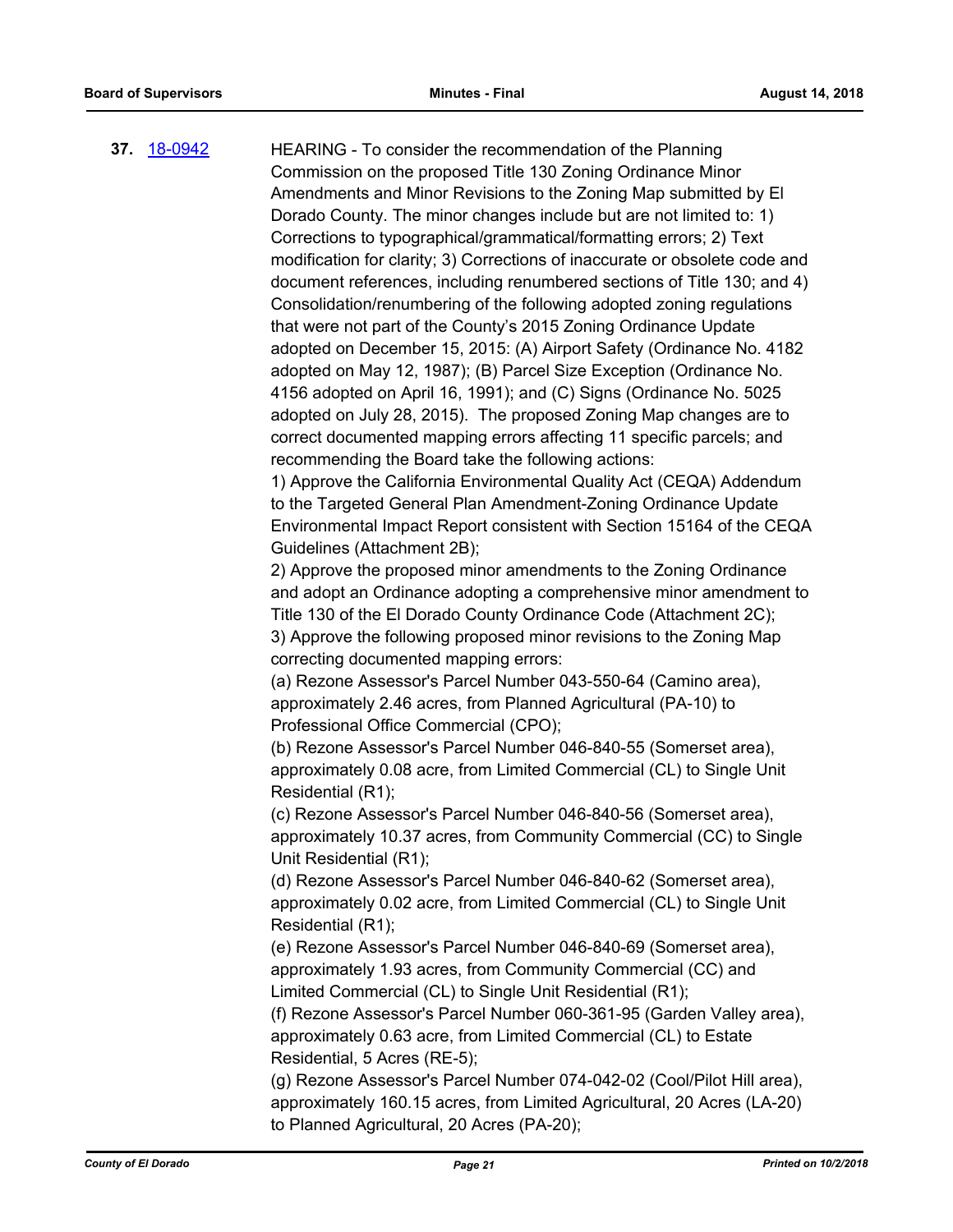(h) Rezone Assessor's Parcel Number 074-042-03 (Cool/Pilot Hill area), approximately 176.12 acres, from Limited Agricultural, 20 Acres (LA-20) to Planned Agricultural, 20 Acres (PA-20);

(i) Rezone Assessor's Parcel Number 121-280-15 (El Dorado Hills Area), approximately 1.84 acres, from Regional Commercial - Planned Development (CR-PD) to Regional Commercial (CR);

(j) Rezone Assessor's Parcel Number 123-630-09 (El Dorado Hills area), approximately 6.84 acres, from Single Unit Residential (R1) to Open Space-Planned Development (OS-PD) and approximately 9.96 acres from Single Unit Residential (R1) to Single Unit Residential - Planned Development (R1-PD); and

(k) Rezone Assessor's Parcel Number 327-213-34 (Placerville area), approximately 3.62 acres, from Community Commercial (CC) to Residential, One Acre (R1A); and

4) Adopt Ordinance **5088** to rezone the 11 parcels listed above (Attachment 2D). (Est. Time: 15 Min.)

*Public Comment: L. Marneco, B. Christian, L. Parlin, S. Taylor, S. Berin*

**Supervisor Ranalli opened the public hearing and upon conclusion of public comment, closed the hearing.**

**A motion was made by Supervisor Ranalli, seconded by Supervisor Veerkamp to:**

**1) Approve CEQA Addendum to TGPA-ZOU EIR consistent with Section 15164 of CEQA Guidelines;**

**2) Approve minor amendments to Zoning Ordinance and adopt Ordinance 5090 to amend Title 130;**

**3) Approve minor revisions to Zoning Map to correct documented mapping errors; and**

**4) Adopt Ordinance 5088 to rezone 11 parcels and to revise Zoning Map.**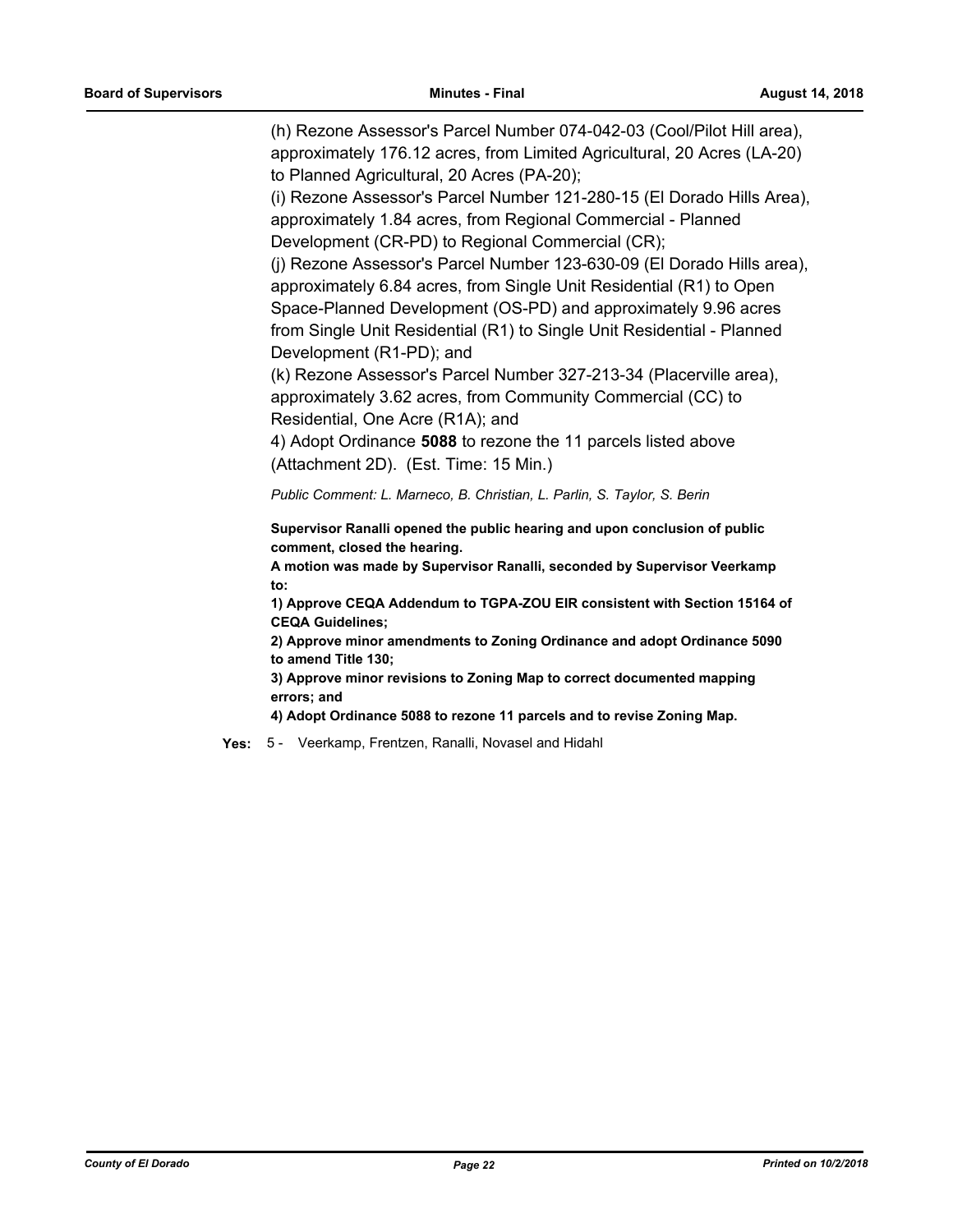| <b>38.</b> 18-1133 | HEARING - To consider a request submitted by the Courtside Manor<br>Home Owners Association appealing the Planning Commission's June<br>28, 2018 approval of Planned Development PD17-0002/Diamond<br>Springs Village Apartments on property identified by Assessor's Parcel<br>Number 051-461-59, consisting of 10.7 acres, in the Diamond Springs<br>area; and staff recommending the Board take the following actions:<br>1) Adopt the Mitigated Negative Declaration based on the Initial Study<br>prepared by staff (Attachment D); and<br>2) Deny the appeal, thereby upholding the Planning Commission's June<br>28, 2018, approval of Planned Development PD17-0002 based on the<br>Findings (Attachment B) and subject to the Conditions of Approval<br>(Attachment C). (Supervisorial District 3) (Est. Time: 30 Min.) |
|--------------------|----------------------------------------------------------------------------------------------------------------------------------------------------------------------------------------------------------------------------------------------------------------------------------------------------------------------------------------------------------------------------------------------------------------------------------------------------------------------------------------------------------------------------------------------------------------------------------------------------------------------------------------------------------------------------------------------------------------------------------------------------------------------------------------------------------------------------------|
|                    | Public Comment: J. Duprey, L. Cole, K. Smith, S. Finley, V. Ludwig, V. Connley, T.<br>Kaze, J. Hansen, K. Payne, T. Wild, S. Taylor, J. Thomas                                                                                                                                                                                                                                                                                                                                                                                                                                                                                                                                                                                                                                                                                   |
|                    | Items 38 and 39 were heard together.<br>Supervisor Ranalli opened the public hearing and upon conclusion of public<br>comment, closed the hearing.                                                                                                                                                                                                                                                                                                                                                                                                                                                                                                                                                                                                                                                                               |
|                    | A motion was made by Supervisor Veerkamp, seconded by Supervisor Novasel<br>to approve staff's recommendation, thereby denying the appeal and direct the<br>inclusion of the following conditions related to this project:<br>1) Wimbledon Drive to be a minimum curbface to curbface width of 28 feet; and<br>2) Black Rice Road to be a minimum curbface to curbface width of 32 feet with<br>Class II bicycle paths.                                                                                                                                                                                                                                                                                                                                                                                                          |
| Yes:               | 3 - Veerkamp, Ranalli and Novasel                                                                                                                                                                                                                                                                                                                                                                                                                                                                                                                                                                                                                                                                                                                                                                                                |
| Noes:              | 2 - Frentzen and Hidahl                                                                                                                                                                                                                                                                                                                                                                                                                                                                                                                                                                                                                                                                                                                                                                                                          |
| 39. 18-1136        | HEARING - To consider a request submitted by the Better<br>Neighborhoods, Inc. appealing the Planning Commission's June 28, 2018<br>approval of Planned Development PD17-0002/Diamond Springs Village<br>Apartments on property identified by Assessor's Parcel Number<br>051-461-59, consisting of 10.7 acres, in the Diamond Springs area; and<br>staff recommending the Board take the following actions:<br>4). A shank than Mitigate di Magnetice Danhametice base of an theological Ottoder                                                                                                                                                                                                                                                                                                                                |

1) Adopt the Mitigated Negative Declaration based on the Initial Study prepared by staff (Attachment D); and

2) Deny the appeal, thereby upholding the Planning Commission's June 28, 2018, approval of Planned Development PD17-0002 based on the Findings (Attachment B) and subject to the Conditions of Approval (Attachment C). (Supervisorial District 3) (Est. Time: 30 Min.)

**A motion was made by Supervisor Veerkamp, seconded by Supervisor Frentzen to deny the request for continuance from Better Neighborhoods Inc.**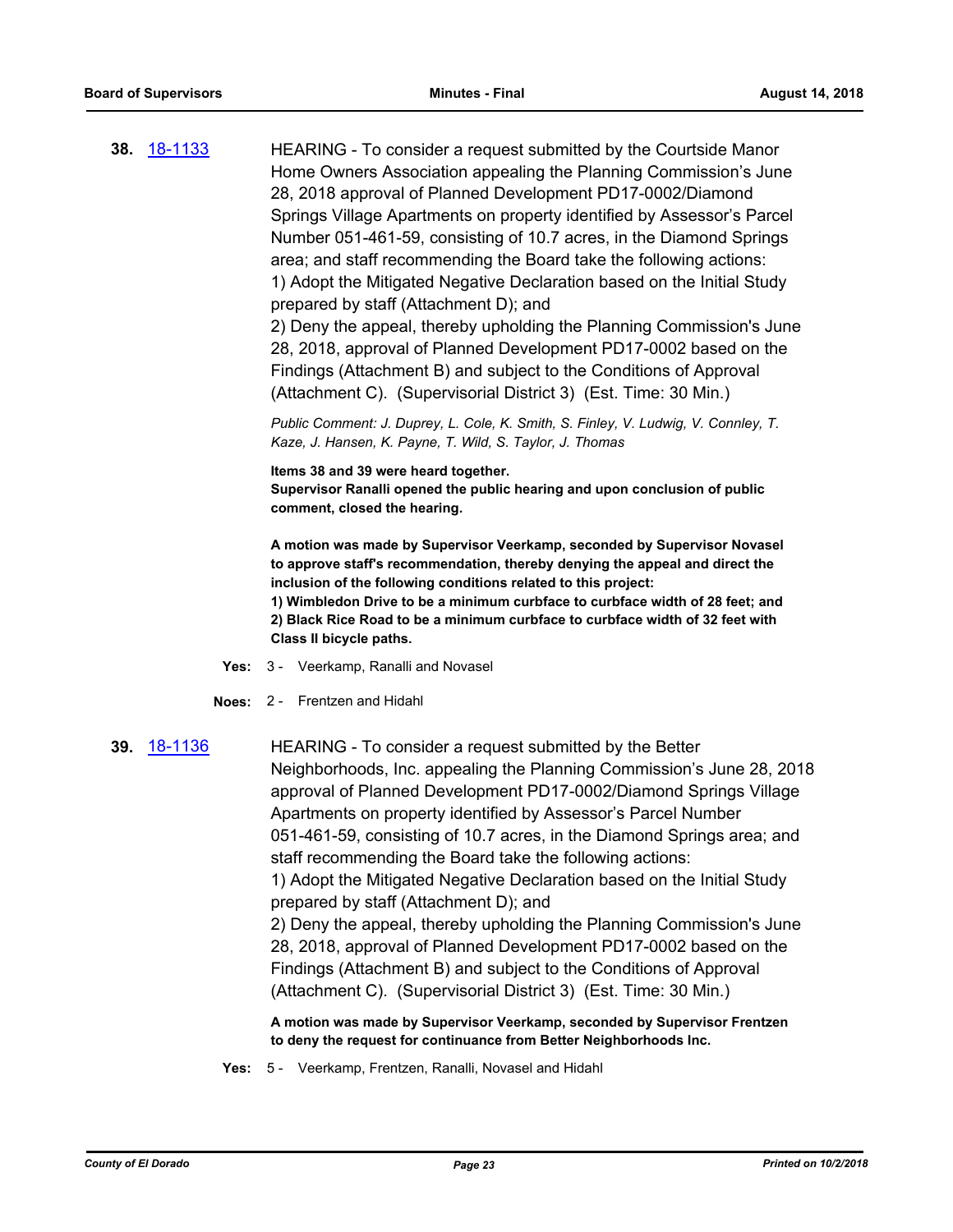**Items 38 and 39 were heard together.** 

**Supervisor Ranalli opened the public hearing and upon conclusion of public comment, closed the hearing.**

**A motion was made by Supervisor Veerkamp, seconded by Supervisor Novasel to approve staff's recommendation, thereby denying the appeal and direct the inclusion of the following conditions related to this project:**

**1) Wimbledon Drive to be a minimum curbface to curbface width of 28 feet; and 2) Black Rice Road to be a minimum curbface to curbface width of 32 feet with Class II bicycle paths.**

### **Yes:** 3 - Veerkamp, Ranalli and Novasel

**Noes:** 2 - Frentzen and Hidahl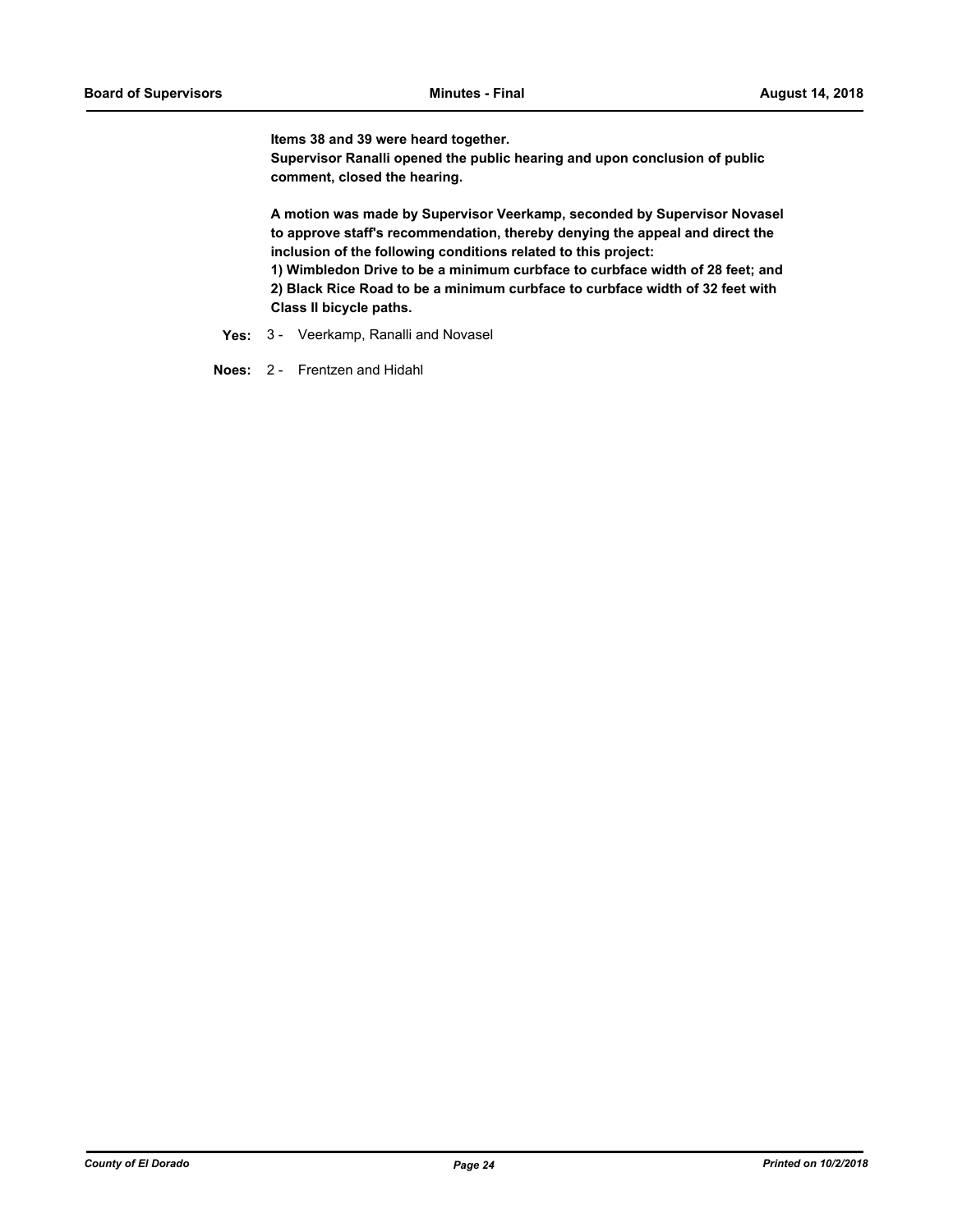### **ITEMS TO/FROM SUPERVISORS**

**Supervisor Hidahl reported on the following: Behavioral Health Commission meeting California California Commission on Aging meeting Blue Shield solar ribbon cutting event Transit and Transportation commission meetings Alternate power teleconference Southeast Connector Joint Power Authority presentation Attended a local Superior Court hearing pertaining to poaching Tahoe Environmental Summit Stepping Up committee meeting Juvenile Hall luncheon Select Fish and Game committee members and District Attorney meeting pertaining to poaching Health and Human Services program meeting**

**Supervisor Frentzen reported on the following: California Commission on Aging meeting Blue Shield solar ribbon cutting event Transit and Transportation commission meetings Water Agency meeting in South Lake Tahoe El Dorado Hills luncheon Broadband committee meeting Friends of Seniors fund raising event Fire safe council meetings in Grizzly Flats and Logtown Medicine Horse project Town Hall meeting in Somerset tomorrow**

**Supervisor Veerkamp reported on the following: Newtown Road repair is completed Code Enforcement related vegetation management. South Fork American River (SOFAR) Steering Committee meeting Sacramento Area Council of Governments (SACOG) Transportation meeting National Night Out was August 7 Water Agency meeting in South Lake Tahoe 49'er Gold Rush Sprint Car Race on September 12 Grand Jury introduction meeting Juvenile Service Council fundraiser**

**Supervisor Novasel reported on the following: Tahoe Conservancy tour of the Tahoe Keys project Tahoe Transportation District meeting Tahoe Environmental Summit Community Economic Development Advisory Committee Tahoe Regional Planning Agency meeting New programs at Lake Tahoe Community College**

**Supervisor Ranalli reported on the following: Coloma bridge-fest ribbon cutting event and fundraiser for a community sign Vacation Home Rental Ad-Hoc meeting California State Commission on Aging Transportation Commission meeting National Night Out events**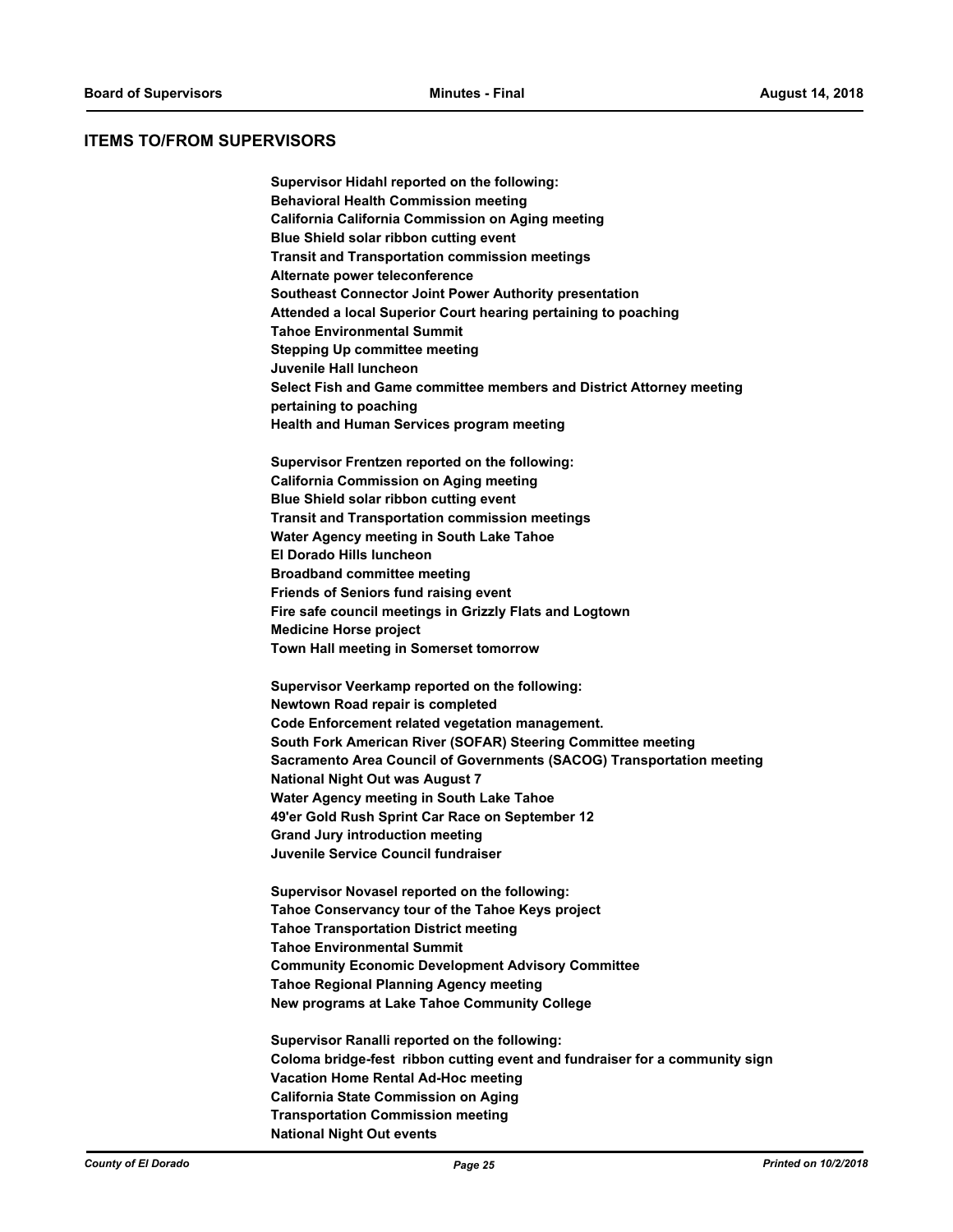**Water Agency meeting in South Lake Tahoe Use of force simulation event conducted by the Sheriff's Office Tree Mortality monthly Task Force meeting in Sacramento Thanked Supervisor Hidahl for attending the Superior Court case pertaining to poaching**

# **CAO UPDATE**

**No update.**

**ADJOURNED AT 5:36 P.M. in honor of Donald Ray Smith**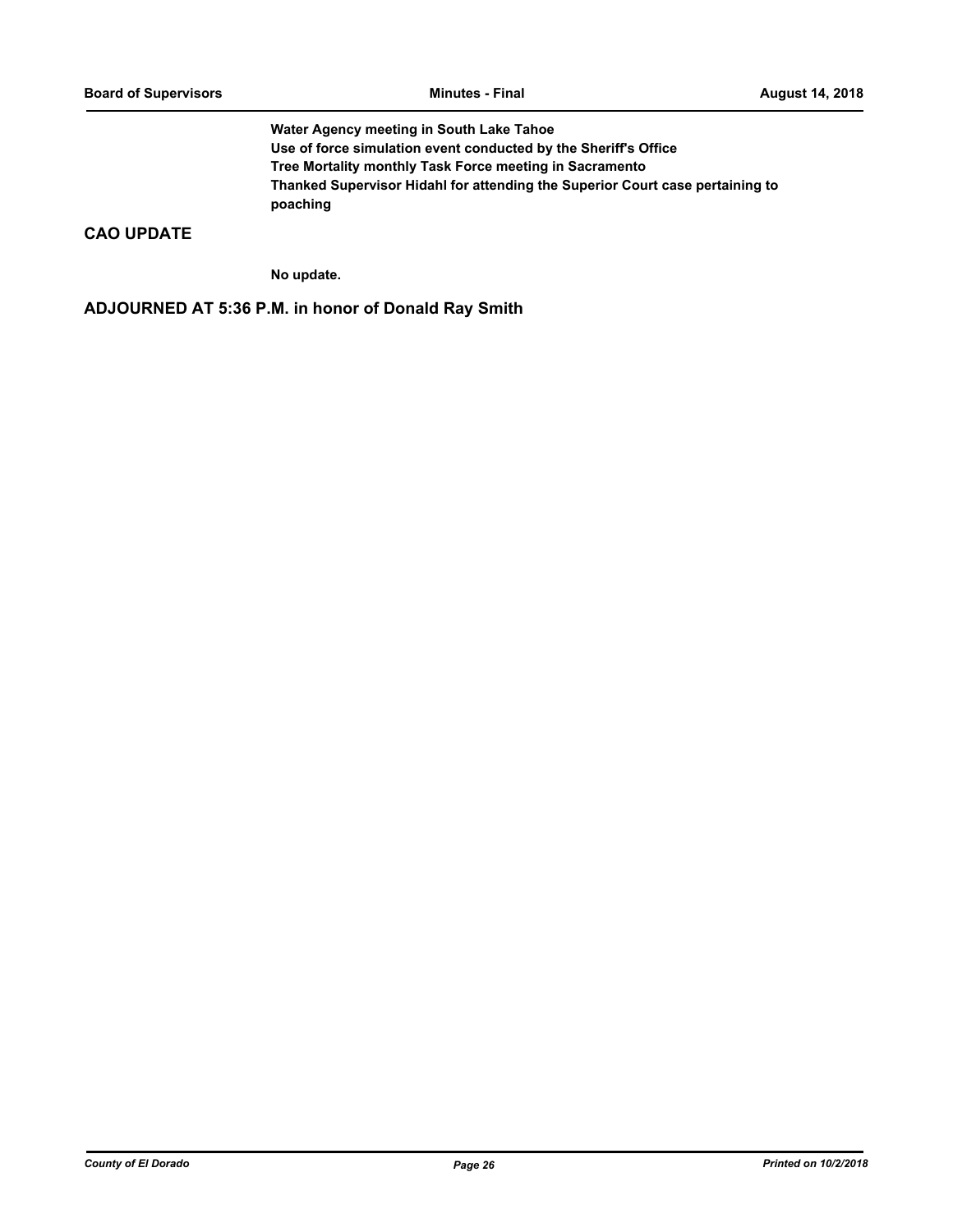# **CLOSED SESSION**

| <b>Pursuant to Government Code Section 54957.6 - Conference with</b>    |
|-------------------------------------------------------------------------|
| Labor Negotiator: County Negotiator: Bruce Heid of Industrial Employers |
| and Distributors Association; Director of Health & Human Services       |
| Agency and/or designee. Non-Employee Organization: In-Home              |
| Supportive Services. (Est. Time: 10 Min.)                               |
|                                                                         |

**No Action Reported. All five Supervisors participated.**

**41.** [18-1238](http://eldorado.legistar.com/gateway.aspx?m=l&id=/matter.aspx?key=24589) **Conference with Legal Counsel - Significant Exposure to Litigation** pursuant to Government Code Section 54956.9(d)(2). Number of potential cases: (1). (Est. Time: 20 Min.

**No Action Reported. All five Supervisors participated.**

**42.** [18-1246](http://eldorado.legistar.com/gateway.aspx?m=l&id=/matter.aspx?key=24597) **Conference with Legal Counsel - Existing Litigation** pursuant to Government Code Section 54956.9(d)(1). Title: Friends of El Dorado County Oaks v. County of El Dorado; Serrano Associates LLC and El Dorado Hills Community Services District Real Parties in Interest (El Dorado County Superior Court Case No. PC20180310).Number of potential cases: (1). (Est. Time: 5 Min.)

> **All five Supervisors participated. The Board ratified a cost waiver in exchange for a dismissal in the lawsuit of Friends of El Dorado County Oaks v. County of El Dorado.**

**43.** [18-1251](http://eldorado.legistar.com/gateway.aspx?m=l&id=/matter.aspx?key=24602) **Conference with Legal Counsel - Existing Litigation** pursuant to Government Code Section 54956.9(d)(1). Title: Georgetown Preservation Society v County of El Dorado et al.; Simoncre Abbie, LLC, Real Party in Interest and Appellant. Appeal C084872, El Dorado County No. PC20160205. Number of potential cases: (1). (Est. Time:15 Min.)

**No Action Reported. All five Supervisors participated.**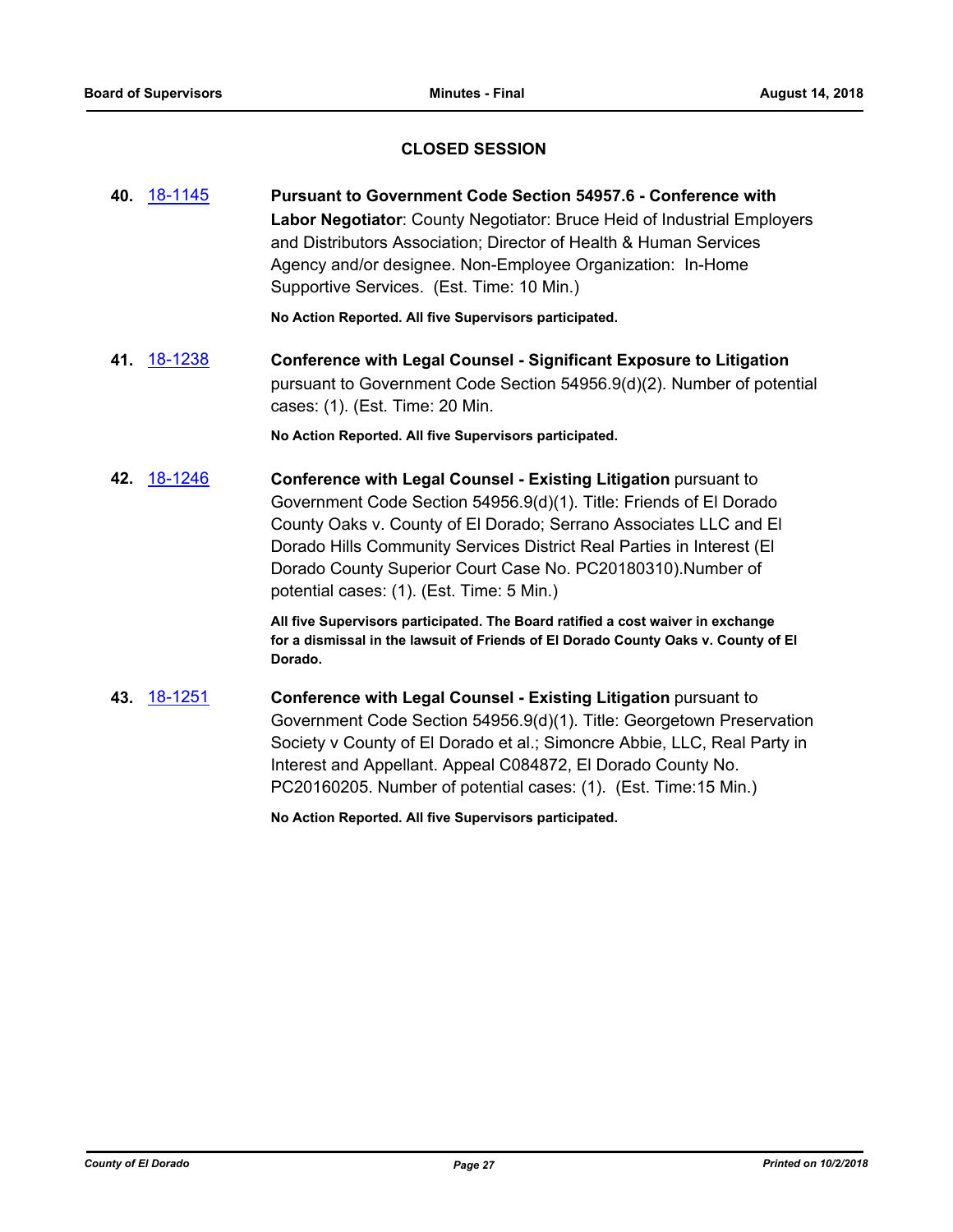On August 19, 2003, the Board adopted the following protocol: It is a requirement that all speakers, County staff and the public, when approaching the podium to make a visual presentation to the Board of Supervisors, must provide the Clerk with the appropriate number of hard copies of the presentation for Board members and the audience.